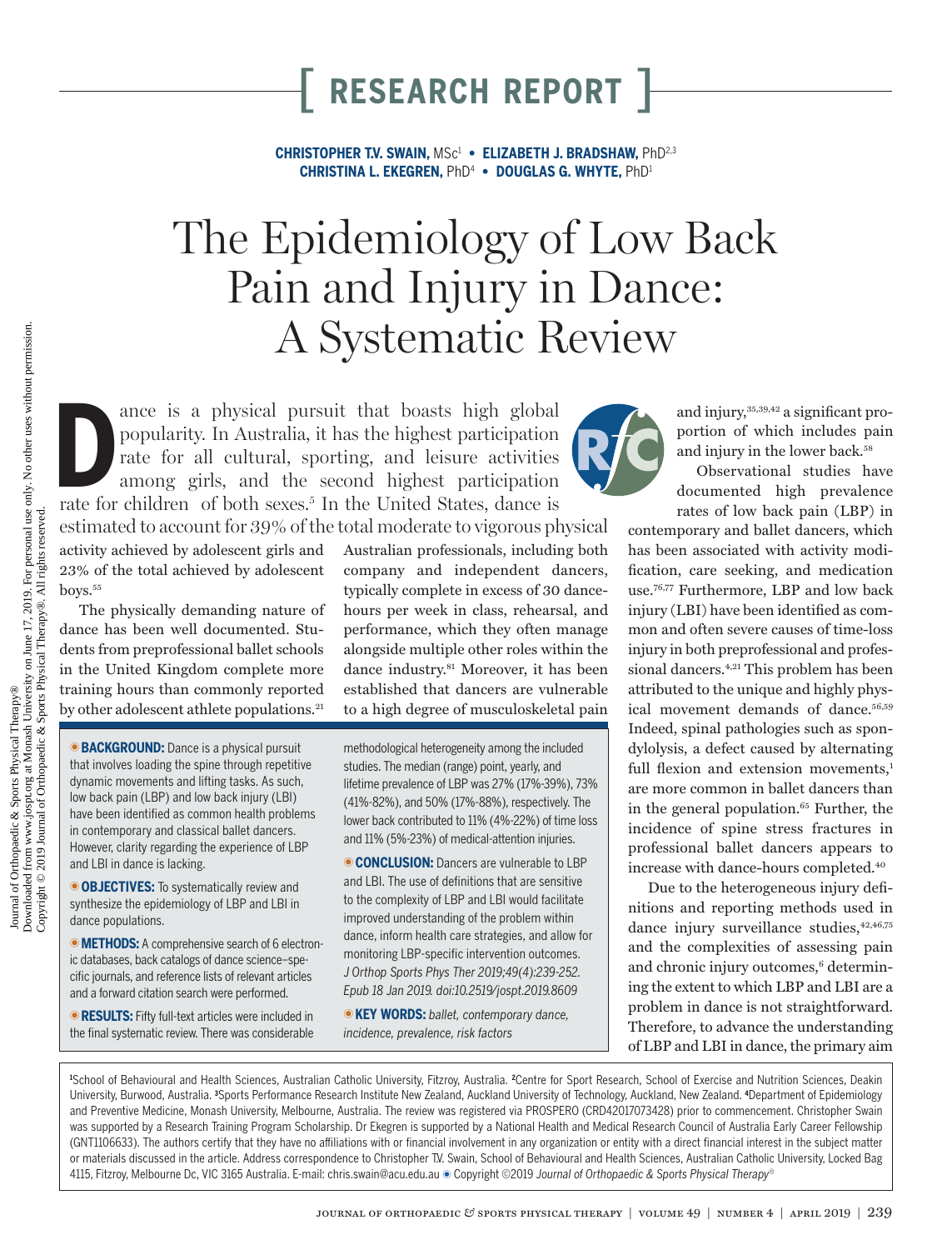of this review was to systematically assess the available evidence on the prevalence and incidence of LBP and LBI in preprofessional and professional dance populations. A secondary aim was to identify any risk factors in these populations for LBP and LBI.

### **METHODS**

**T** his systematic review is structured in accordance with the Preferred Reporting Items for Systematic Reviews and Meta-Analyses (PRISMA) statement.<sup>52</sup> The review was registered via PROS-PERO (CRD42017073428) prior to commencement.

#### **Search Strategy**

Relevant publications were identified through systematic searches of the following 6 electronic databases up until June 25, 2018: MEDLINE, SPORTDiscus, Web of Science, Embase, CINAHL, and the ProQuest Performing Arts Periodicals Database. The search strategy included a combination of controlled vocabulary (eg, Medical Subject Headings of the National Library of Medicine) and free-text terms (**TABLE 1**). In addition, the Online Dance Medicine and Science Bibliography, back catalogs of dance-specific journals, including the *Journal of Dance Medicine and Science* and *Medical Problems of Performing Artists*, and reference lists from comprehensive reviews and identified studies were hand searched for possible references not otherwise found. Forward citation searching via Google Scholar was

also performed. The search was limited to those articles published in English, but no date limits for publication were set.

#### **Inclusion/Exclusion Criteria**

Cohort or cross-sectional studies were included if they examined the prevalence and incidence of LBP/LBI in dancers, or risk factors for LBP/LBI in dancers, and met the following inclusion criteria. Studies of dancers of both sexes and all ages, including children participating in a structured dance program as well as adults dancing either at a tertiary or professional level, were eligible, but to control for current exposure, studies with only retired dancers were not. To ensure consistency in the type of physical exposure, dance styles including ballet, contemporary, modern, and dance theatre or similar were eligible, whereas other forms of artistic dance (eg, Irish dancing or salsa) or social forms of dance (eg, weddings) were excluded.

All possible definitions of pain and injury (eg, any complaint, medical consultation, disabling/time loss) and duration (eg, acute, chronic) were considered. However, the studies had to clearly report outcomes for the low back or lumbar spine region; studies reporting pain and injury to the back, spine, or lumbopelvic region were excluded. A risk factor was defined as any pre-existing factor that may increase the potential for LBP or LBI in dancers, and was identified through a prospective research design. Studies investigating factors associated with LBP/ LBI cross-sectionally that were unable to describe whether the risk factor preceded

| <b>TABLE 1</b>          | MEDLINE SEARCH STRATEGY AND RESULTS                                                                                                                                                                         |        |
|-------------------------|-------------------------------------------------------------------------------------------------------------------------------------------------------------------------------------------------------------|--------|
| <b>Data Source</b>      | <b>Search Strategy</b>                                                                                                                                                                                      | Hits.n |
| <b>MEDLINE Complete</b> | 1. Dancing (MeSH) OR Danc* OR Ballet                                                                                                                                                                        | 13850  |
| (EBSCO)                 | 2. Back pain (MeSH) OR Low back pain (MeSH) OR Spinal Injuries (MeSH) OR<br>Athletic injuries (MeSH) OR Wounds and Injuries (MeSH) OR Back ache OR<br>Lumbar pain OR Spin* pain OR Lumbago OR Sports Injur* | 142841 |
|                         | 3. 1 AND 2                                                                                                                                                                                                  | 377    |
|                         | 4. Limit to English Language                                                                                                                                                                                | 330    |

the episode of pain were excluded from this component of the review. Studies that reported risk factors for injury but did not delineate the site of the injury were also excluded.

#### **Data Extraction and Riskof-Bias Assessment**

Two reviewers (C.S. and E.B.) independently checked the titles and/or abstracts of all studies returned by the search results. Studies that were clearly not relevant were excluded. The full text of all subsequent studies was assessed to determine whether the selection criteria were met. Any disagreement between review authors was resolved through discussion. Data extraction and risk-of-bias assessment were performed by 2 reviewers (C.S. and D.W.) using a standardized, pre-piloted form. Extracted information included study details (authors, year, country, design, duration), participant information (dance style, level, sex, age, sample size), definition of pain/injury used, collection methods, LBP/LBI estimates (prevalence, incidence, etc), exposure variables (ie, risk factors), reported significance of associations between risk factors and LBP/LBI, and risk factors not significantly associated with LBP/LBI.

The classification of LBP/LBI estimates was dependent on the case definition and data-collection methods used by individual studies. Outcomes from studies that used a definition of pain were classified as LBP, whereas outcomes extracted from studies that used a definition of injury were classified as LBI. The risk-of-bias assessment was performed using a tool to assess risk of bias in prevalence studies (**APPENDIX**, available at [www.jospt.org](http://www.jospt.org)).37 This tool contains 10 items that address external validity (selection and nonresponse bias) and internal validity (measurement and analysis bias).37 Thus, each study received a score out of 10, with a lower score indicating a lower risk of bias. Risk-of-bias assessment was performed in relation to the assessment and reporting of LBP and LBI outcomes.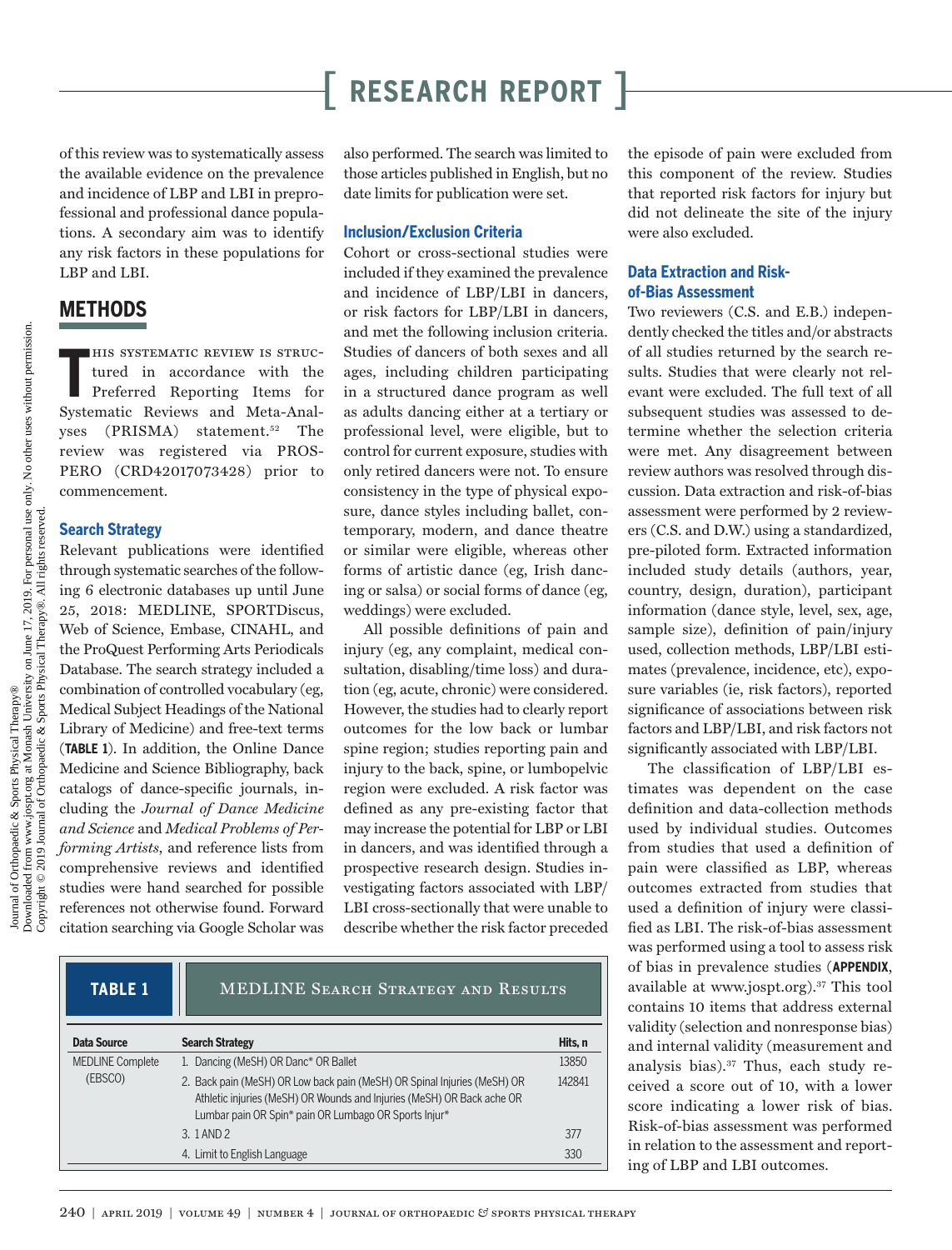**T** he literature search returned a total of 4121 articles. Following duplication removal and a review of titles and abstracts, 144 full texts were screened, with 98 subsequently excluded. Fifty studies were included in the final review (**FIGURE**).

#### **Description of the Studies**

Of the studies included in this review, 22 were cross-sectional in design, 19 were retrospective, and 9 were prospective. Thirty studies presented data collected from a single cohort or medical center, and 20 included multiple cohorts. Ballet was the predominant style for 31 studies, contemporary or modern for 6, musical theatre for 2, and either a combination of styles or nonexclusive style was featured in 11 studies. Twenty-two studies featured professionals exclusively, 17 featured nonprofessionals, and 11 had a mix of professional and nonprofessional dancers. Descriptive data extracted from the included studies are represented in **TABLES 2** and **3**.

#### **Risk of Bias**

The median risk-of-bias score was 4.5/10. Five studies were judged to have a low risk of bias (deemed as 3/10 or less), which equated to 10% of the studies included in the final review. Studies with a

low risk of bias commonly incorporated a tool with established reliability and validity to measure pain or injury (item 7), provided an adequate anatomical description of the low back (item 6), and obtained a sample that was judged to reflect a national dance population (item 1).

#### **Prevalence of LBP**

Fourteen studies<sup>20,26,33,47,54,57,58,61,62,65,76-78,87</sup> that reported LBP prevalence met the inclusion criteria for this review. Thirteen of these were cross-sectional and 1 was prospective. Multiple tools and LBP definitions were used. Seven studies reported point prevalence,76,77 "pain now,"87 "recent pain,"78 or pain experienced in the last 7 days.<sup>33,57,58</sup> These studies reported a median (range) prevalence of 27% (17%-39%). Only 1 study77 reported monthly prevalence of activity-limiting LBP (LBP that resulted in missed or modified dance practice), which was 22%. Six studies reported LBP experienced for an academic (9 months)<sup>77</sup> or full  $(12$  months)<sup>57,58,61,65,76</sup> calendar year. These studies had a median (range) prevalence of 73% (41%-82%) for any LBP, and 33% (25%-52%) for LBP that was associated with activity limitation or disability. One study<sup>77</sup> identified a 24% prevalence of chronic LBP, which was defined as 3 consecutive monthly episodes of pain, recorded over a 9-month period. The lifetime history of LBP, re-



ported by 6 studies,  $26,47,62,65,76,87$  ranged between 17% and 88% and had a median value of 50%. Using only estimates from studies with a low risk of bias had minimal impact on the median (range) values observed for point (27% [17%- 39%]) and yearly (78% [70%-82%]) LBP prevalence.

#### **Prevalence of LBI**

Five studies reported the prevalence of LBI in dancers.<sup>8,16,22,58,78</sup> These used a range of designs, definitions, and time periods. The point prevalence of LBI that limited participation was 8% in a single study of predominantly professional contemporary dancers.78 During a 7-month season, 25% of professional female dancers and 0% of male dancers experienced an LBI, although this was based on a sample of only 13 dancers (8 female).<sup>8</sup> Nineteen percent of West End performers reported experiencing an LBI during their current production, albeit with varied time periods of each production.<sup>22</sup> History of LBI in professional contemporary and ballet dancers was reported by 2 studies, and history of major LBI (causing more than 1 month away from dance) was reported by 1 study. These values were  $23\%,^{16}$   $32\%,^{78}$  and  $20\%,^{58}$ respectively.

#### **Incidence of LBI**

Only 2 studies reported incidence of LBI using a dance-exposure or dance-hour denominator. Incidences of 0.78 per 1000 dance-exposures and 0.53 per 1000 dance-hours were observed in ballet students.9 Reported incidence in professional ballet dancers was 0.63 and 0.55 per 1000 dance-hours in females and males, respectively.4

#### **LBP and LBI as a Percentage of All Injuries Experienced by Dancers**

Thirty-three studies reported the percentage of all injuries sustained by dancers that were to the lower back. Of these, 11 studies (12 estimates) used a time- or activity-loss definition,4,7,9,11,12,19,59,66,82,83,85 16 studies (12 estimates) used a med-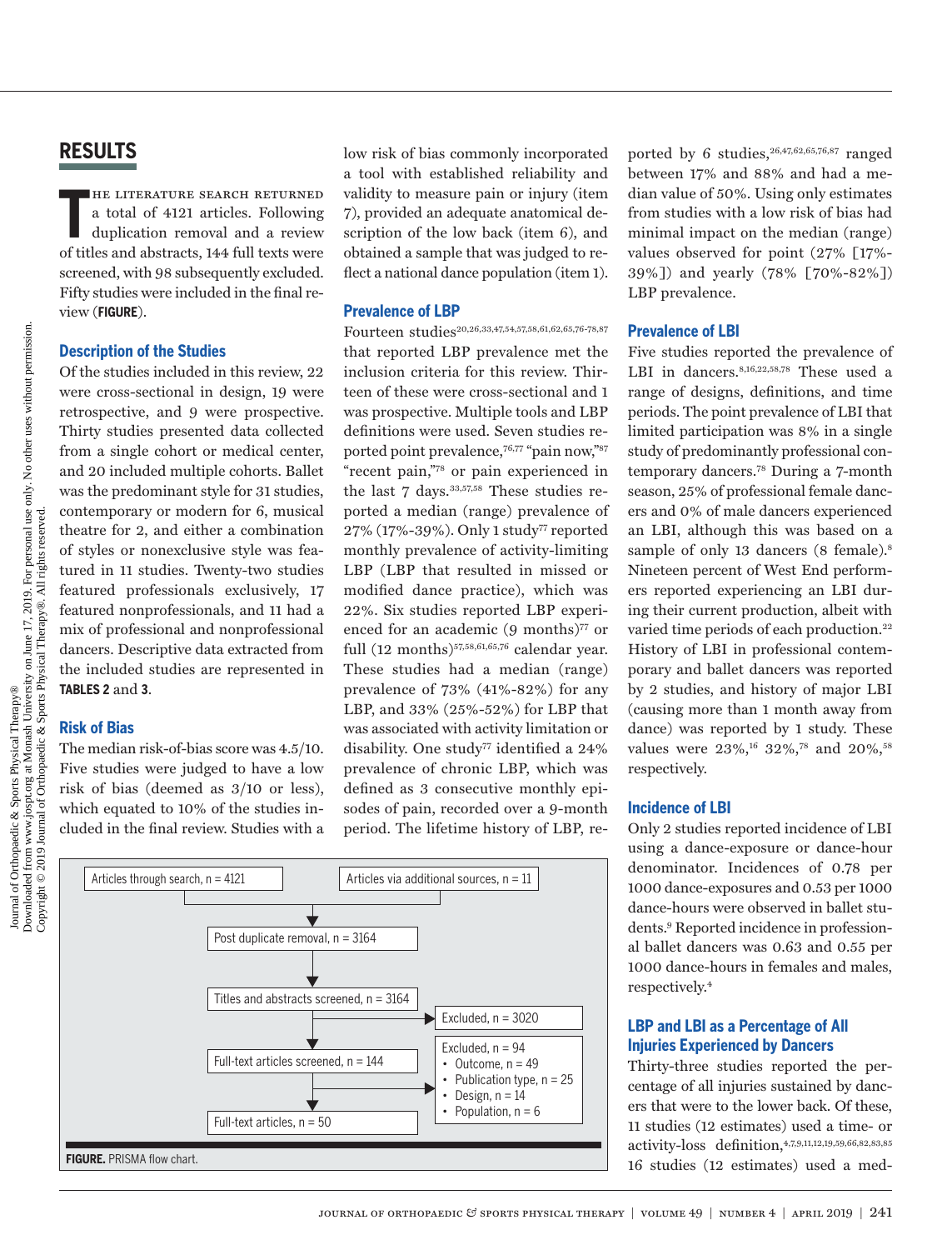ical-attention or medical-cost definition,25,27-30,45,53,56,63,67-71,74,88 and 6 used a definition that was not dependent on time loss or medical attention.<sup>19,43,44,72,84,86</sup> The median percentage (range) was 11% (4%-22%) for studies that used a timeloss definition, 11% (5%-23%) for studies that used a medical-attention definition, and  $12\%$  (6%-21%) for studies that employed separate injury definition criteria. No studies that examined LBI scored a low risk of bias for this outcome. However, including only studies with a risk-ofbias score equal to or below the median (4.5 or less) had minimal impact on the median (range) of observed values for time-loss (10% [4%-20%]), medical-attention (12% [5%-18%]), or other (10% [9%-11%]) LBI incidence definitions.

The percentage of all injuries accounted for by the lower back was higher in studies that used professional cohorts

exclusively rather than preprofessional cohorts. In preprofessional dancers, the median percentage (range) was 10% (4%-22%) in studies that used a timeloss definition7,9,12,21 and 8% (5%-12%) in studies that applied a medical-attention injury definition.28,45,63,74,88 In professionals, the median (range) was higher, at 13% (6%-20%) for time-loss definitions4,11,59,66,82,83 and 14% (12%-23%) for medical-attention definitions.29,53,67-71

### **TABLE 2 PREVALENCE OF LBP IN DANCE**

| <b>Study</b>                             | <b>Study Type</b>                                        | Level of<br><b>Evidence</b> | <b>Risk of</b><br><b>Bias</b> | <b>Country</b>          | <b>Cohort Description</b>                                           | n (%<br>Female)       | Age, y*                                            | <b>Definition of LBP</b>                                                                                                   | <b>Collection</b><br><b>Methods</b>          | <b>LBP Prevalence</b><br><b>Estimates, %</b>                                                               |
|------------------------------------------|----------------------------------------------------------|-----------------------------|-------------------------------|-------------------------|---------------------------------------------------------------------|-----------------------|----------------------------------------------------|----------------------------------------------------------------------------------------------------------------------------|----------------------------------------------|------------------------------------------------------------------------------------------------------------|
| Dreżewska and<br>Śliwiński <sup>20</sup> | Cross-sectional                                          | IV.                         | 6.5                           | Poland                  | 1 ballet school                                                     | 71(63)                | $16.5(15-18)$                                      | Pain measured via<br>visual analog scale                                                                                   | Self-report                                  | Period unclear: 62                                                                                         |
| Gamboa et al <sup>26</sup>               | Prospective<br>(LBP ac-<br>quired cross-<br>sectionally) | IV                          | $\overline{4}$                | United<br><b>States</b> | 1 ballet school                                                     | 359 (80) <sup>t</sup> | $14.7 \pm 1.9$                                     | "Subjective history<br>with specific focus<br>on LBP"                                                                      | Part of medical<br>history pre-<br>screening | Lifetime: 33                                                                                               |
| Grego Muniz<br>de Araújo<br>$et al^{33}$ | Cross-sectional                                          | IV                          | $\overline{c}$                | <b>Brazil</b>           | 1 dance festival.<br>Ballet and other.<br>Professional and<br>other | 163(77)               | $28.7 \pm 9.8$                                     | Nordic musculoskel-<br>etal questionnaire                                                                                  | Self-report                                  | Last 7 d: all, 39;<br>female, 39; male,<br>38                                                              |
| Liederbach et<br>al <sup>47</sup>        | Cross-sectional                                          | IV                          | 6                             | United<br><b>States</b> | Schools and<br>companies.<br>Classically<br>trained                 | 947(65)               | 18-35                                              | "A history of chronic<br>or recurrent LBP"                                                                                 | Self-report                                  | History of chronic/<br>recurrent LBP:<br>all dancers, 17;<br>dancers with<br>scoliosis, 23                 |
| Nunes et al <sup>54</sup>                | Cross-sectional                                          | IV                          | 6                             | Canada                  | 2 dance studios.<br>Young dance<br>students                         | 31(100)               | $8 - 20$                                           | Pain identified on a<br>body chart                                                                                         | Self-report                                  | Last month: 8.3                                                                                            |
| Ramel and<br>Moritz <sup>57</sup>        | Cross-sectional                                          | IV                          | $\mathbf{1}$                  | Sweden                  | 3 ballet companies                                                  | 128(59)               | Female, 27<br>$(18-43)$ ;<br>male, 28<br>$(17-47)$ | Nordic musculoskel-<br>etal questionnaire                                                                                  | Self-report                                  | Past 12 mo: 70<br>Time loss in last 12<br>mo: 25<br>Past 7 d: 27                                           |
| Ramel et al <sup>58</sup>                | Cross-sectional                                          | IV                          | $\overline{2}$                | Sweden                  | 3 ballet companies                                                  | 51(67)                | 32 (28-37)                                         | Nordic musculoskel-<br>etal questionnaire;<br>major injury de-<br>fined as one that<br>stopped dance for<br>more than 1 mo | Self-report                                  | Past 12 mo: 82<br>Time loss in last 12<br>mo: 33<br>Past 7 d: 37<br>Major low back injury<br>history: 19.6 |
| Roussel et al <sup>62</sup>              | Prospective<br>(LBP ac-<br>quired cross-<br>sectionally) | IV                          | $\overline{4}$                | Belgium                 | 1 preprofessional<br>dance program                                  | 32(81)                | $20 + 2$                                           | Unspecified                                                                                                                | Visual analog<br>scale                       | History: 63                                                                                                |
| Roussel et al <sup>61</sup>              | Cross-sectional                                          | IV                          | $\overline{4}$                | Belgium                 | 1 preprofessional<br>dance program                                  | 40(95)                | $20.3 \pm 2.4$<br>$(17-26)$                        | LBP for at least 2<br>consecutive days                                                                                     | Visual analog<br>scale                       | Past 12 mo: 41                                                                                             |
| Seitsalo et al <sup>65</sup>             | Cross-sectional                                          | IV                          | 4.5                           | Finland                 | 1 ballet company                                                    | $60(58)^{\ddagger}$   | 28 (21-43)                                         | Any LBP, lumbago,<br>sciatic pain, non-<br>specific LBP                                                                    | Self-report                                  | History: any LBP,<br>88; lumbago, 12;<br>sciatic pain, 10<br>Past 12 mo: 76                                |
|                                          |                                                          |                             |                               |                         |                                                                     |                       |                                                    |                                                                                                                            |                                              | Table continues on page 243.                                                                               |
|                                          |                                                          |                             |                               |                         |                                                                     |                       |                                                    |                                                                                                                            |                                              |                                                                                                            |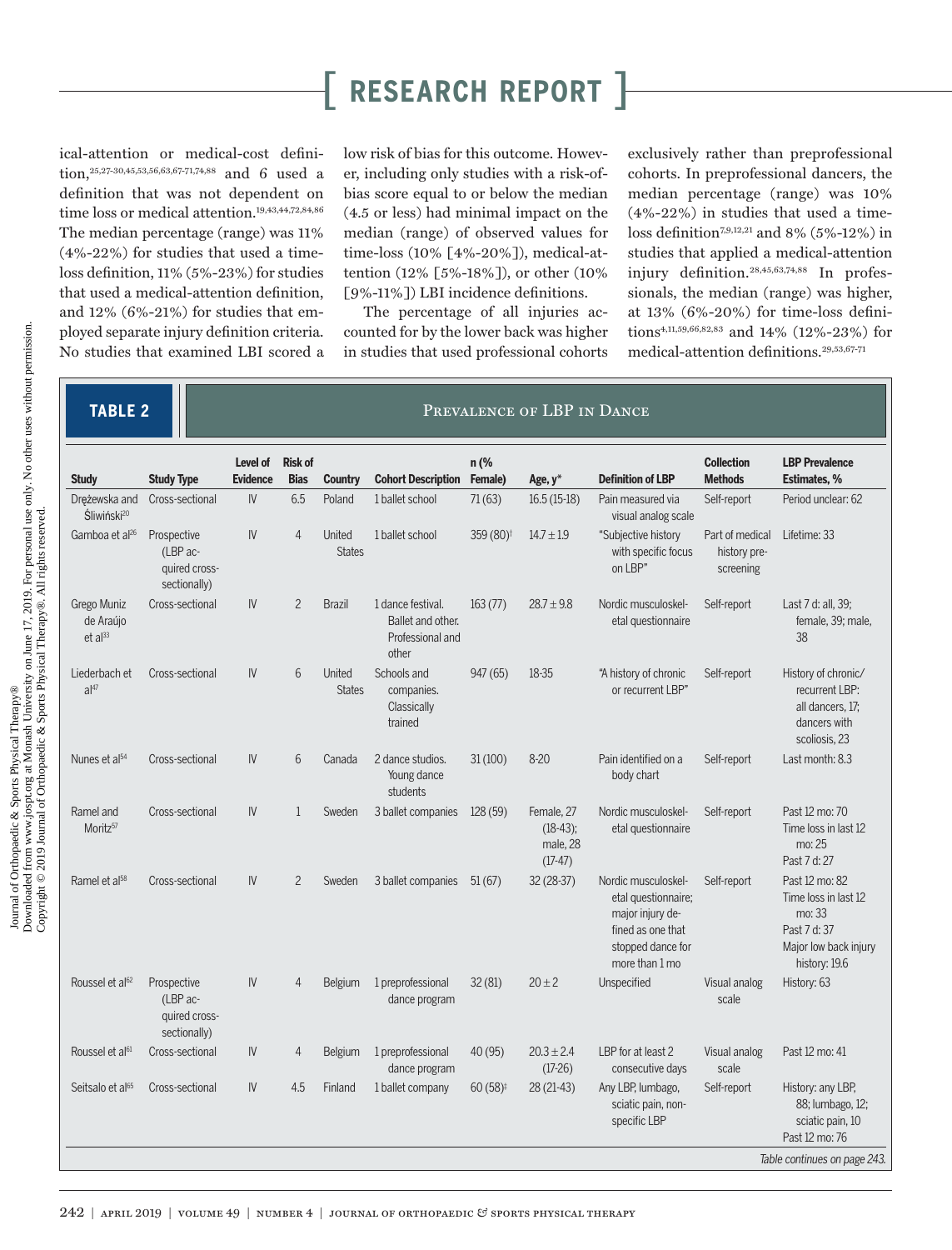#### **Risk Factors for LBP and LBI**

Only 2 studies assessed risk for LBP and adjusted for confounding variables.76,77 Other studies performed only univariable analysis, or delineated LBP and injury outcomes based on a potential risk factor but did not perform statistical analysis on these variables. Studies that did perform univariable analysis lacked consistency in reporting the significance of associations between risk factors and LBP. They also did not present or interpret the magnitudes of any identified associations.

Seventeen studies examined sex as a risk factor for LBP and LBI, or delineated outcomes based on sex (**TABLE 4**).4,7,12,16,30,33,57,65,67- 70,76,77,82,84,85 No sex-related differences were reported in 11 studies.12,33,57,65,67-70,76,77,84 One study observed a higher percentage of selfreported and a lower percentage of physical therapist–reported LBIs in male dancers compared to female dancers.7 Four injury studies observed that male dancers expe-

rienced a greater percentage of injuries to the low back than female dancers.<sup>16,30,82,85</sup> One study observed a higher incidence of LBI in female dancers, although significance was not reported.<sup>4</sup>

Five studies tested for or delineated differences in age (**TABLE 4**).20,30,76,77,87 The prevalence of LBP or proportion of LBI increased as the age of dancers increased in 3 studies.20,30,87 Conversely, age was not associated with LBP prevalence in 2 studies that adjusted for confounding

#### **TABLE 2 PREVALENCE OF LBP IN DANCE (CONTINUED)**

| <b>Study</b>                           | <b>Study Type</b>                  | Level of<br><b>Evidence</b> | <b>Risk of</b><br><b>Bias</b> | <b>Country</b>         | <b>Cohort Description</b>                                                                      | n (%<br>Female)                                        | Age, y*                                                                          | <b>Definition of LBP</b>                                                                                                                                                                                                                                                  | <b>Collection</b><br><b>Methods</b>                                  | <b>LBP Prevalence</b><br>Estimates, %                                                                                                                                                                                                                                         |
|----------------------------------------|------------------------------------|-----------------------------|-------------------------------|------------------------|------------------------------------------------------------------------------------------------|--------------------------------------------------------|----------------------------------------------------------------------------------|---------------------------------------------------------------------------------------------------------------------------------------------------------------------------------------------------------------------------------------------------------------------------|----------------------------------------------------------------------|-------------------------------------------------------------------------------------------------------------------------------------------------------------------------------------------------------------------------------------------------------------------------------|
| Swain et al <sup>76</sup>              | Cross-sectional                    | $\mathsf{IV}$               | $\overline{4}$                | Australia              | 1 ballet school, 2<br>contemporary<br>universities, 1<br>ballet company                        | 110(83)                                                | Female, 17.9<br>$± 2.6$ ;<br>male, 17<br>± 3.6                                   | Pain in the posterior<br>aspect of the body.<br>from the lower<br>margin of the 12th<br>ribs to the lower<br>gluteal folds                                                                                                                                                | Self-report                                                          | Point: all, 12; female,<br>25.3; male, 15.8<br>Past 12 mo: all, 64<br>History: all, 74; female,<br>78.9; male, 72.5                                                                                                                                                           |
| Swain et al <sup>77</sup>              | Prospective<br>(duration, 9<br>mo) | $\parallel$                 | 3                             | Australia              | 1 ballet school, 2<br>contemporary<br>universities, 1<br>ballet company                        | 119(84)                                                | Female, 17.9<br>± 2.7<br>male, 17<br>± 3.7                                       | Pain in the posterior<br>aspect of the body,<br>from the lower<br>margin of the 12th<br>ribs to the lower<br>gluteal folds<br>Any episode,<br>activity-limiting<br>LBP (causes<br>modification or<br>missed class).<br>chronic LBP<br>(3 consecutive<br>monthly episodes) | Self-report                                                          | 9 mo<br>Any LBP: all, 78;<br>female, 78; male,<br>79<br>Activity-limiting LBP:<br>all, 52; female, 54;<br>male, 42<br>Chronic LBP: all,<br>24; female, 23;<br>male, 32<br>Point prevalence: 8-25<br>Monthly prevalence:<br>any LBP, 19-58;<br>activity-limiting<br>LBP, 11-34 |
| Thomas and<br>Tarr <sup>78</sup>       | Cross-sectional                    | $\mathsf{IV}$               | 5.5                           | United<br>King-<br>dom | Student, profes-<br>sional, retired,<br>and other.<br>Predominantly<br>contemporary<br>dancers | 204(86)                                                | 16 to $>45$                                                                      | Pain (subjective),<br>injury: participa-<br>tion impact                                                                                                                                                                                                                   | Questionnaires<br>and semi-<br>structured<br>narrative<br>interviews | "Recent" LBP, 29.9;<br>current low back<br>injury, 8.3; past low<br>back injury, 32.4                                                                                                                                                                                         |
| Wójcik and<br>Siatkowski <sup>87</sup> | Cross-sectional                    | IV                          | 2.5                           | Poland                 | Ballet students at<br>the primary,<br>junior high, and<br>high school<br>levels                | 237 (sex<br>distri-<br>bution<br>not<br>report-<br>ed) | Primary, 11.2<br>$\pm$ 0.8;<br>junior,<br>$14.0 \pm 0.8$ ;<br>high, 17.0<br>±0.8 | Pain: a numeric<br>rating scale                                                                                                                                                                                                                                           | Self-report                                                          | Pain "now"<br>All, 23.2; primary,<br>12.5; junior, 16.1;<br>high, 46.9<br>Pain "before"<br>All, 36.7; primary, 18.8;<br>junior, 33.3; high,<br>64.1                                                                                                                           |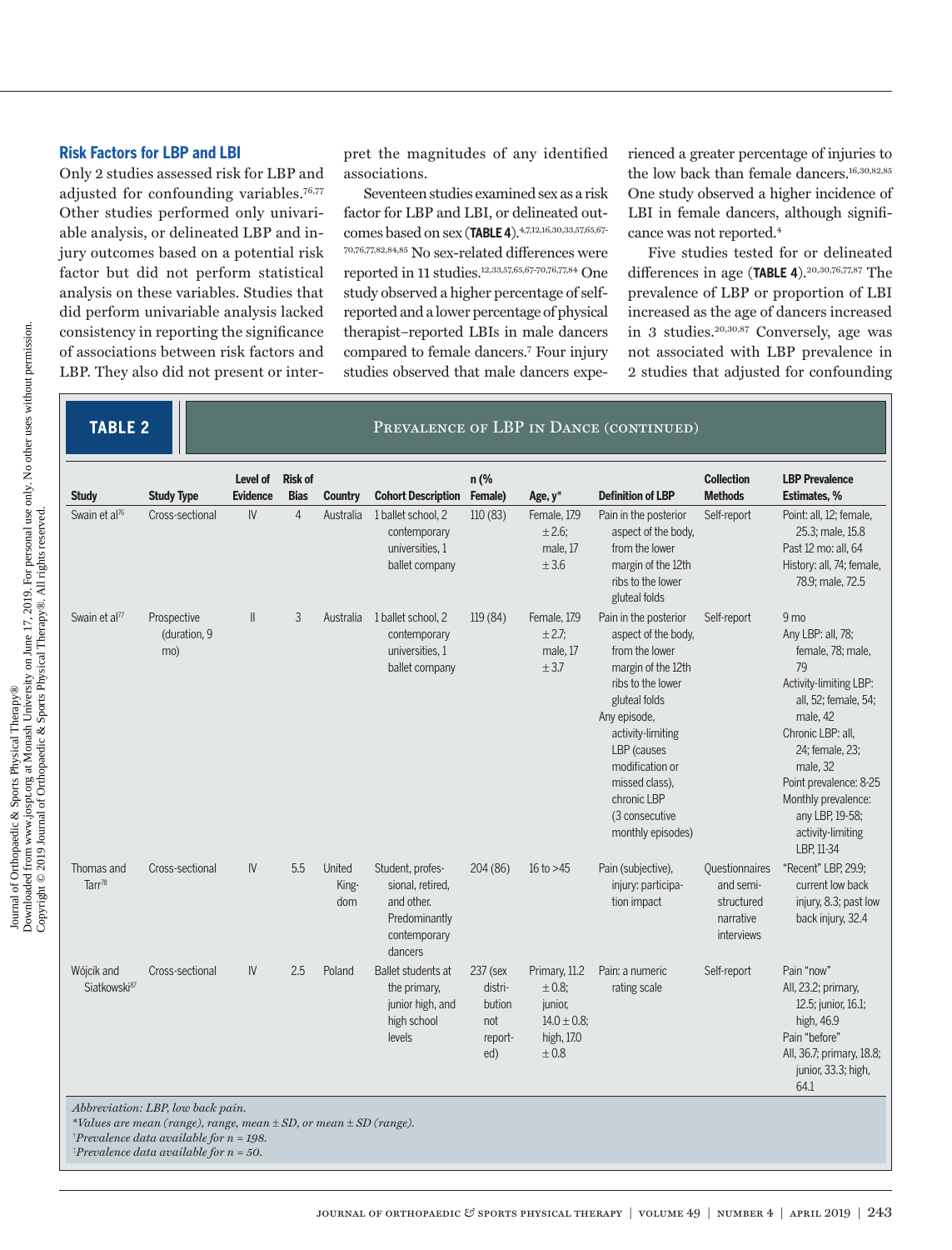| <b>TABLE 3</b>                        |                                                        |                             |                               |                         | PREVALENCE AND INCIDENCE OF LBI IN DANCE                          |                                               |                                                          |                                                                     |                                                         |                                                                                                                                                                      |
|---------------------------------------|--------------------------------------------------------|-----------------------------|-------------------------------|-------------------------|-------------------------------------------------------------------|-----------------------------------------------|----------------------------------------------------------|---------------------------------------------------------------------|---------------------------------------------------------|----------------------------------------------------------------------------------------------------------------------------------------------------------------------|
| <b>Study</b>                          | <b>Study Type</b><br>(Duration)                        | Level of<br><b>Evidence</b> | <b>Risk of</b><br><b>Bias</b> | <b>Country</b>          | <b>Cohort Description</b>                                         | n (% Female)                                  | Age, y*                                                  | <b>Definition</b><br>of LBI                                         | <b>Collection</b><br><b>Methods</b>                     | <b>LBI Estimates</b>                                                                                                                                                 |
| Allen et al <sup>4</sup>              | Prospective<br>(1y)                                    | $\parallel$                 | 3.5                           | United<br>Kingdom       | 1 professional ballet<br>company                                  | 52 $(49)$ <sup>†</sup>                        | Female, $25 \pm$<br>6; male, 23<br>± 5                   | Time loss                                                           | Physical<br>therapist                                   | Incidence, $n$ $(\%)$<br>All, 47 (13.2); female,<br>26 (15.1); male, 21<br>(11.5)<br>Incidence (per 1000<br>dance-h)<br>Female, 0.63; male,<br>0.55                  |
| Baker et al <sup>7</sup> Cross-       | sectional/<br>retrospec-<br>tive (9.5<br>mo)           | Illb                        | 5.5                           | United<br>Kingdom       | 1 contemporary<br>dance school<br>(first years)                   | 57(83)                                        | Female, 20 $\pm$<br>2.5; male,<br>$21 \pm 3$             | Time loss                                                           | Self-<br>report and<br>physical<br>therapist<br>records | Incidence, n (%)<br>All, 6 (8.6); female, 3<br>$(5.4)$ ; male, 3 $(21.4)$<br>Physical therapist<br>recorded<br>All, 9 (14.3); female, 8<br>$(15.4)$ ; male, $1(9.1)$ |
| Berlet et<br>a 8                      | Prospective (7<br>mo)                                  | $\parallel$                 | 5.5                           | United<br><b>States</b> | 1 ballet company                                                  | 13(62)                                        | Female, 26.89<br>± 2.98;<br>male,<br>28.83 $\pm$<br>3.31 | Time loss/<br>medical-<br>attention<br>grading                      | Self-report                                             | Prevalence, %<br>All, 15; female, 25;<br>male, 0                                                                                                                     |
| Bowerman<br>et al <sup>9</sup>        | Prospective (6<br>mo)                                  | $\parallel$                 | 5.5                           | Australia               | 1 ballet school                                                   | 46(65)<br>4 dropouts (1<br>female, 3<br>male) | $16 \pm 1.58$                                            | Time loss                                                           | Physical<br>therapist                                   | Incidence, $n$ (%): 13<br>(22.0)<br>Incidence (per 1000<br>dance-exposures):<br>0.78<br>Incidence (per 1000<br>dance-h): 0.53                                        |
| <b>Byhring</b><br>and<br>$B\phi^{11}$ | Prospective<br>$(19 \text{ wk})$                       | $\parallel$                 | 4.5                           | Norway                  | 1 ballet company                                                  | 41(66)                                        | Female, $26 \pm$<br>5.7; male,<br>$27 \pm 4.6$           | Combined<br>time loss/<br>medical<br>attention                      | Physical<br>therapist                                   | Incidence, %: ~7.5-8.5                                                                                                                                               |
| Caine et<br>$a ^{12}$                 | Cross-<br>sectional/<br>retrospec-<br>tive (8.5<br>mo) | III <sub>b</sub>            | 3.5                           | Canada                  | 1 ballet school                                                   | 71(62)                                        | Female, 16.41;<br>male, 17.37;<br>all, 11-23             | Time loss                                                           | Self-report                                             | Incidence, $n$ $(\%)$<br>All, 4 (3.5); female, 2<br>$(2.8)$ ; male, $2(4.7)$                                                                                         |
| Costa et<br>al <sup>16</sup>          | Cross-<br>sectional                                    | Illb                        | 5                             | <b>Brazil</b>           | 2 professional ballet<br>companies and<br>controls                | 53 (59), 57<br>controls                       | Female, 34.2<br>$\pm 6.3;$<br>male, 34.1<br>± 7.3        | Injuries,<br>regardless<br>of time<br>loss/<br>medical<br>attention | Self-report                                             | Prevalence, %<br>Dancers: all, 22.6;<br>female, 6.5; male,<br>45.5<br>Controls, 5.3                                                                                  |
| DiPasquale<br>et al <sup>19</sup>     | Prospective (4<br>mo)                                  | $\parallel$                 | 6.5                           | United<br><b>States</b> | 1 modern dance uni-<br>versity program<br>(not audition<br>based) | 46 (89)                                       | $19.61 \pm 1.31$                                         | Injuries,<br>regardless<br>of time<br>loss/<br>medical<br>attention | Self-report                                             | Incidence, $n$ (%): 5<br>(10.9)                                                                                                                                      |
| Ekegren et<br>al <sup>21</sup>        | Prospective (1<br>academic<br>year)                    | Ш                           | 3.5                           | United<br>Kingdom       | 3 ballet schools                                                  | 266 (58)                                      | $17.2 \pm 1.21$<br>$(15-23)$                             | Time loss                                                           | Physical<br>therapists                                  | Incidence, $n$ (%): 36<br>(9.5)<br>Table continues on page 245.                                                                                                      |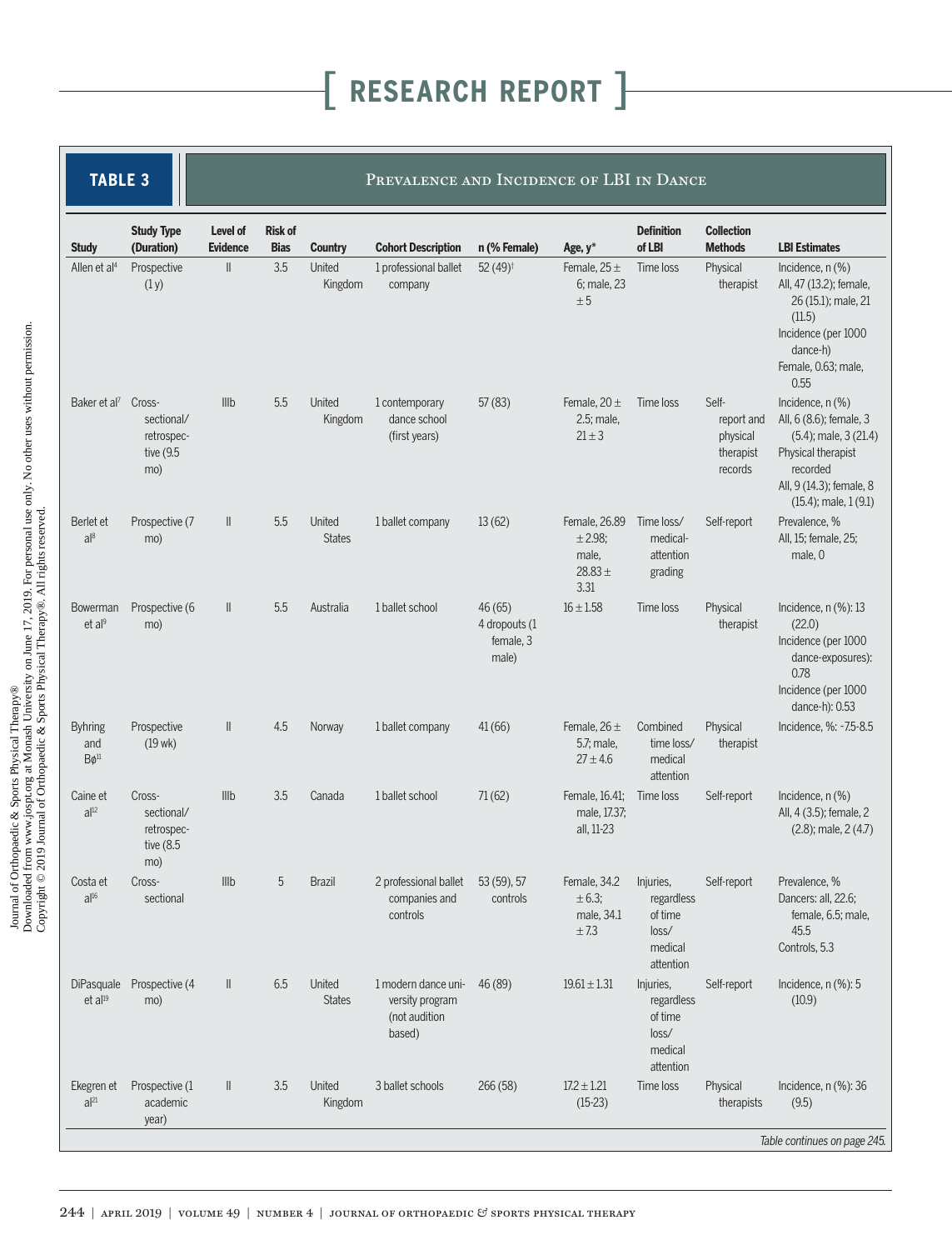| <b>TABLE 3</b> |  |  |
|----------------|--|--|
|                |  |  |

#### PREVALENCE AND INCIDENCE OF LBI IN DANCE (CONTINUED)

| <b>Study</b>                              | <b>Study Type</b><br>(Duration) | Level of<br><b>Evidence</b> | <b>Risk of</b><br><b>Bias</b> | <b>Country</b>          | <b>Cohort Description</b>                                                                                                                    | n (% Female)                                                                                                                                                                   | Age, y*                                          | <b>Definition</b><br>of LBI                                         | <b>Collection</b><br><b>Methods</b>                   | <b>LBI Estimates</b>                                                                                                             |
|-------------------------------------------|---------------------------------|-----------------------------|-------------------------------|-------------------------|----------------------------------------------------------------------------------------------------------------------------------------------|--------------------------------------------------------------------------------------------------------------------------------------------------------------------------------|--------------------------------------------------|---------------------------------------------------------------------|-------------------------------------------------------|----------------------------------------------------------------------------------------------------------------------------------|
| Evans et<br>$a^{22}$                      | Cross-<br>sectional             | Illb                        | 3.5                           | United<br>Kingdom       | Multiple West End<br>productions                                                                                                             | 58(64)                                                                                                                                                                         | Female, 25.8<br>$± 5.4$ ;<br>male, 25.0<br>± 5.4 | Injuries,<br>regardless<br>of time<br>loss/<br>medical<br>attention | Self-report                                           | Prevalence, %: 18.5                                                                                                              |
| Fulton et<br>$a^{25}$                     | Retrospective<br>(3y)           | Illb                        | 4.5                           | United<br><b>States</b> | Summer dance<br>intensive. Modern<br>and other styles.<br>Recreational to<br>professional                                                    | 321 who sought<br>care                                                                                                                                                         | $(12 - 50)$                                      | Medical<br>attention                                                | Clinic records                                        | Incidence, $n$ (%): 41<br>$(10)$ for years 2-3<br>(year $1$ NR)                                                                  |
| Garrick <sup>27</sup>                     | Retrospective<br>(5y)           | Illb                        | 5                             | United<br><b>States</b> | 1 sports medicine<br>clinic. Primar-<br>ily treats<br>professional and<br>preprofessional<br>ballet dancers                                  | 1055 injuries<br>treated                                                                                                                                                       | No age re-<br>strictions                         | Medical<br>attention                                                | Physician/<br>sports<br>medicine<br>clinic<br>records | Incidence, $n$ (%): ~63<br>(6); 95 (9) involved<br>the spine. Two thirds<br>were the lumbar<br>spine                             |
| Garrick<br>and<br>Requa <sup>29</sup>     | Retrospective<br>(3y)           | Illb                        | 5                             | United<br><b>States</b> | 1 professional ballet<br>company                                                                                                             | ~70 contracted<br>dancers and<br>12 appren-<br>tices<br>~200 students<br>covered for<br>injuries sus-<br>tained during<br>performances<br>or rehearsals<br>with the<br>company | <b>NR</b>                                        | Medical<br>expenses                                                 | Insurance<br>docu-<br>ments and<br>medical<br>records | Incidence, $n$ (%): 71<br>(23)                                                                                                   |
| Garrick<br>and<br>Requa <sup>30</sup>     | Retrospective<br>(17 y)         | Illb                        | 3.5                           | United<br><b>States</b> | 1 sports medicine<br>clinic with<br>medical<br>responsibilities<br>for 2 professional<br>companies and<br>1 preprofessional<br>ballet school | 3960 injuries<br>treated (75)                                                                                                                                                  | 11 to $>26$                                      | Medical<br>attention                                                | Physician/<br>sports<br>medicine<br>clinic<br>records | Incidence, n (%)<br>All, 293 (7.4); female,<br>200 (6.5); male, 93<br>(10.6)                                                     |
| Garrick <sup>28</sup>                     | Retrospective<br>(2 y)          | Illb                        | 4                             | United<br><b>States</b> | 1 ballet school                                                                                                                              | 59                                                                                                                                                                             | 13-18                                            | Medical<br>attention                                                | Medical<br>records                                    | Incidence, n (%): 9<br>(4.6)                                                                                                     |
| Klemp and<br>Lear-<br>month <sup>43</sup> | Retrospective<br>(10 y)         | Illb                        | 4                             |                         | South Africa 1 ballet company                                                                                                                | 47(64)                                                                                                                                                                         | 27.8 (19-47)                                     | Injuries,<br>regardless<br>of time<br>loss/<br>medical<br>attention | Workers' com-<br>pensation<br>records                 | Incidence, $n$ $%$<br>Ligament injuries, 6<br>(8.5); tendon inju-<br>ries, 0 (0); muscle<br>injuries, not possible<br>to discern |
| Krasnow et<br>al <sup>44</sup>            | Cross-<br>sectional             | $\mathsf{IV}$               | 5.5                           | Canada                  | Females from mod-<br>ern, ballet, and<br>gymnastics                                                                                          | 65 (100); 35<br>dancers, 30<br>gymnasts                                                                                                                                        | $15.5 \pm 0.5$<br>$(12-18)$                      | Injuries,<br>regardless<br>of time<br>loss/<br>medical<br>attention | Self-report                                           | Incidence, %<br>Ballet, 12; modern, 21;<br>gymnast, 18                                                                           |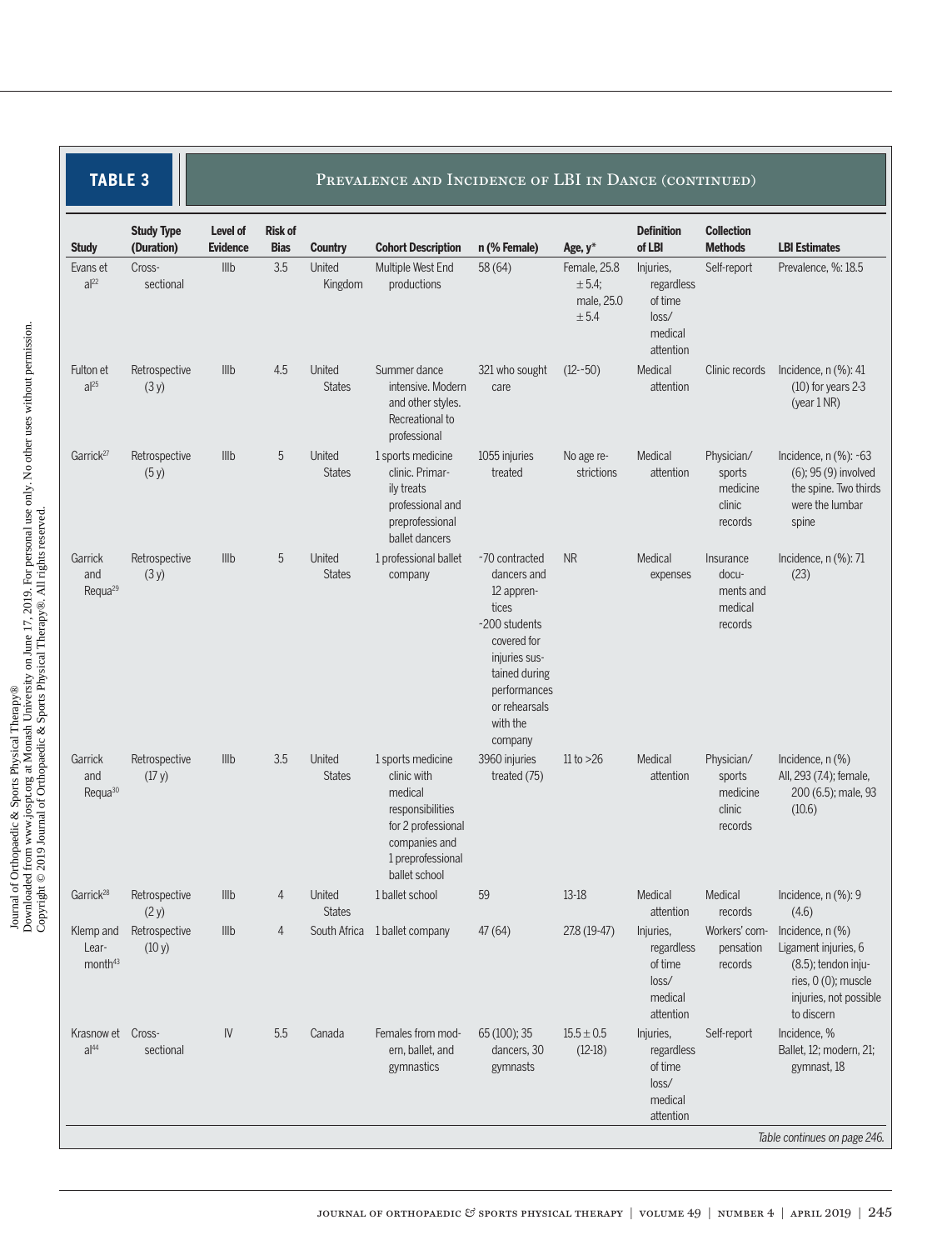|  | TABLE 3 |  |  |
|--|---------|--|--|
|  |         |  |  |
|  |         |  |  |

#### PREVALENCE AND INCIDENCE OF LBI IN DANCE (CONTINUED)

| $\overline{4}$<br>IIIb<br>Sweden<br>476 (62)<br>$10 - 21$<br>Medical<br>Medical<br>Leander-<br>Retrospective<br>1 ballet school<br>attention<br>(7y)<br>records<br>son et<br>al <sup>45</sup><br>injuries<br>Retrospective/<br>$II$ - $IIIb$<br>4.5<br>98 (51)<br>28.3 (17-47)<br>Physician<br>Sweden<br>1 ballet company<br>Medical<br>Nilsson et<br>al <sup>53</sup><br>60(15)<br>prospective<br>attention<br>records<br>(5y)<br>Quirk <sup>56</sup><br>Retrospective<br>IIIb<br>6<br><b>NR</b><br>Medical<br>Physician<br>Australia<br>1 professional ballet<br>664(71)<br>(15 y)<br>company and a<br>attention<br>records<br>(8.5)<br>ballet school<br>4.5<br>Illb<br>United<br>27.5<br>Ramkumar<br>Retrospective<br>1 professional ballet<br>153(53)<br>Combined<br>Workers'<br>et al <sup>59</sup><br><b>States</b><br>(10 y)<br>time loss/<br>(20)<br>company<br>compen-<br>medical<br>sation and<br>physician<br>diagnosis<br>diagnosis<br>NR<br>IIIb<br>United<br>Ballet and modern<br>Medical<br>Physician<br>Retrospective<br>4<br>218(74)<br>Rovere et<br>$a$ <sup>63</sup><br><b>States</b><br>$(9 \text{ mo})$<br>dancers from 1<br>attention<br>records<br>(12.2)<br>tertiary dance<br>program<br>3.5<br>Cross-<br>$\mathsf{IV}$<br>United<br>National survey<br>$30.1 + 7.3$<br>Shah et<br>184(73)<br>Time loss<br>Self-report<br>al <sup>66</sup><br>sectional<br><b>States</b><br>$(18-55)$<br>of professional<br>(17)<br>modern dancers<br>4.5<br>IIIb<br>Spain<br>All, $25.8 \pm 5.7$ ;<br>Sobrino<br>Retrospective<br>4 professional ballet<br>145(52)<br>Medical<br>Insurance<br>et al, 67<br>and contem-<br>female,<br>attention<br>(13.4)<br>(5y)<br>records<br>Sobrino<br>porary ballet<br>$26.3 \pm 5.9$ ;<br>male, 25.2<br>and<br>companies<br>Guil-<br>± 5.4<br>Ién668<br>5<br>United<br>$\mathsf{IV}$<br>Multiple modern<br>Solomon<br>Cross-<br>164(77)<br>$26.15 \pm 6.43$<br>"Debilitating"<br>Self-report<br>sectional<br>and<br><b>States</b><br>dance companies<br>$(16-48)$<br>injuries,<br>Micheli <sup>72</sup><br>regardless<br>of time<br>loss/<br>medical<br>attention<br>$16(15.4)$ <sup>‡</sup><br>Retrospective/<br>$\ $ - $\ $ $\ $<br>3.5<br>United<br>Solomon<br>1 ballet company<br>Year 1, 70 (57);<br>All, 17-35<br>Reported<br>Company<br>et al, $69$<br>prospective<br><b>States</b><br>year 2,60<br>injury<br>records<br>Solo-<br>(5y)<br>(NR); year<br>that may<br>3, 60; year<br>mon<br>or may<br>et al, $70$<br>4, 60; year<br>not have<br>14(12)<br>5,59<br>Solo-<br>required<br>medical<br>mon et<br>$al^{71}$<br>attention<br>Medical<br>4.5<br>United<br>$14.8 \pm 2$<br>Random<br>Incidence, %<br>Stracciolini<br>Retrospective<br>III <sub>b</sub><br>1 sports medicine<br>181(95)<br>et al, $74$<br><b>States</b><br>clinic. Pediatric<br>171(100)<br>11.5<br>(9y)<br>attention<br>sampling<br>Yin et<br>of medical<br>11.7<br>dancers<br>$a$ <sup>88</sup><br>charts of<br>a sports<br>medicine |              | <b>Study Type</b> | Level of<br><b>Evidence</b> | <b>Risk of</b> |                |                           |              |         | <b>Definition</b><br>of LBI | <b>Collection</b><br><b>Methods</b> | <b>LBI Estimates</b>                                                                                                                                     |
|-----------------------------------------------------------------------------------------------------------------------------------------------------------------------------------------------------------------------------------------------------------------------------------------------------------------------------------------------------------------------------------------------------------------------------------------------------------------------------------------------------------------------------------------------------------------------------------------------------------------------------------------------------------------------------------------------------------------------------------------------------------------------------------------------------------------------------------------------------------------------------------------------------------------------------------------------------------------------------------------------------------------------------------------------------------------------------------------------------------------------------------------------------------------------------------------------------------------------------------------------------------------------------------------------------------------------------------------------------------------------------------------------------------------------------------------------------------------------------------------------------------------------------------------------------------------------------------------------------------------------------------------------------------------------------------------------------------------------------------------------------------------------------------------------------------------------------------------------------------------------------------------------------------------------------------------------------------------------------------------------------------------------------------------------------------------------------------------------------------------------------------------------------------------------------------------------------------------------------------------------------------------------------------------------------------------------------------------------------------------------------------------------------------------------------------------------------------------------------------------------------------------------------------------------------------------------------------------------------------------------------------------------------------------------------------------------------------------------------------------------------------------------------------------------------------------------------------------------------------------------------------------------------------------------------------------------------------------|--------------|-------------------|-----------------------------|----------------|----------------|---------------------------|--------------|---------|-----------------------------|-------------------------------------|----------------------------------------------------------------------------------------------------------------------------------------------------------|
|                                                                                                                                                                                                                                                                                                                                                                                                                                                                                                                                                                                                                                                                                                                                                                                                                                                                                                                                                                                                                                                                                                                                                                                                                                                                                                                                                                                                                                                                                                                                                                                                                                                                                                                                                                                                                                                                                                                                                                                                                                                                                                                                                                                                                                                                                                                                                                                                                                                                                                                                                                                                                                                                                                                                                                                                                                                                                                                                                                 | <b>Study</b> | (Duration)        |                             | <b>Bias</b>    | <b>Country</b> | <b>Cohort Description</b> | n (% Female) | Age, y* |                             |                                     | Incidence, $n$ $%$<br>Female, 23 (5.3);<br>male, 22 (5.1) of<br>LBP diagnosis of all                                                                     |
|                                                                                                                                                                                                                                                                                                                                                                                                                                                                                                                                                                                                                                                                                                                                                                                                                                                                                                                                                                                                                                                                                                                                                                                                                                                                                                                                                                                                                                                                                                                                                                                                                                                                                                                                                                                                                                                                                                                                                                                                                                                                                                                                                                                                                                                                                                                                                                                                                                                                                                                                                                                                                                                                                                                                                                                                                                                                                                                                                                 |              |                   |                             |                |                |                           |              |         |                             |                                     | Incidence, n (%): all,                                                                                                                                   |
|                                                                                                                                                                                                                                                                                                                                                                                                                                                                                                                                                                                                                                                                                                                                                                                                                                                                                                                                                                                                                                                                                                                                                                                                                                                                                                                                                                                                                                                                                                                                                                                                                                                                                                                                                                                                                                                                                                                                                                                                                                                                                                                                                                                                                                                                                                                                                                                                                                                                                                                                                                                                                                                                                                                                                                                                                                                                                                                                                                 |              |                   |                             |                |                |                           |              |         |                             |                                     | Incidence, $n$ (%): 180                                                                                                                                  |
|                                                                                                                                                                                                                                                                                                                                                                                                                                                                                                                                                                                                                                                                                                                                                                                                                                                                                                                                                                                                                                                                                                                                                                                                                                                                                                                                                                                                                                                                                                                                                                                                                                                                                                                                                                                                                                                                                                                                                                                                                                                                                                                                                                                                                                                                                                                                                                                                                                                                                                                                                                                                                                                                                                                                                                                                                                                                                                                                                                 |              |                   |                             |                |                |                           |              |         |                             |                                     | Incidence, $n$ (%): 117                                                                                                                                  |
|                                                                                                                                                                                                                                                                                                                                                                                                                                                                                                                                                                                                                                                                                                                                                                                                                                                                                                                                                                                                                                                                                                                                                                                                                                                                                                                                                                                                                                                                                                                                                                                                                                                                                                                                                                                                                                                                                                                                                                                                                                                                                                                                                                                                                                                                                                                                                                                                                                                                                                                                                                                                                                                                                                                                                                                                                                                                                                                                                                 |              |                   |                             |                |                |                           |              |         |                             |                                     | Incidence, $n$ (%): 43                                                                                                                                   |
|                                                                                                                                                                                                                                                                                                                                                                                                                                                                                                                                                                                                                                                                                                                                                                                                                                                                                                                                                                                                                                                                                                                                                                                                                                                                                                                                                                                                                                                                                                                                                                                                                                                                                                                                                                                                                                                                                                                                                                                                                                                                                                                                                                                                                                                                                                                                                                                                                                                                                                                                                                                                                                                                                                                                                                                                                                                                                                                                                                 |              |                   |                             |                |                |                           |              |         |                             |                                     | Incidence, $n$ (%): 40                                                                                                                                   |
|                                                                                                                                                                                                                                                                                                                                                                                                                                                                                                                                                                                                                                                                                                                                                                                                                                                                                                                                                                                                                                                                                                                                                                                                                                                                                                                                                                                                                                                                                                                                                                                                                                                                                                                                                                                                                                                                                                                                                                                                                                                                                                                                                                                                                                                                                                                                                                                                                                                                                                                                                                                                                                                                                                                                                                                                                                                                                                                                                                 |              |                   |                             |                |                |                           |              |         |                             |                                     | Incidence, $n$ (%): 49                                                                                                                                   |
|                                                                                                                                                                                                                                                                                                                                                                                                                                                                                                                                                                                                                                                                                                                                                                                                                                                                                                                                                                                                                                                                                                                                                                                                                                                                                                                                                                                                                                                                                                                                                                                                                                                                                                                                                                                                                                                                                                                                                                                                                                                                                                                                                                                                                                                                                                                                                                                                                                                                                                                                                                                                                                                                                                                                                                                                                                                                                                                                                                 |              |                   |                             |                |                |                           |              |         |                             |                                     | Incidence, $n$ $(\%)$<br>All, 45 (15.3); Cun-<br>ningham, 9 (14.3);<br>Graham, 10 (16.3);<br>Horton, 8 (21.6);<br>Humphrey-Weid-<br>man, 2 (6.1); Limon, |
|                                                                                                                                                                                                                                                                                                                                                                                                                                                                                                                                                                                                                                                                                                                                                                                                                                                                                                                                                                                                                                                                                                                                                                                                                                                                                                                                                                                                                                                                                                                                                                                                                                                                                                                                                                                                                                                                                                                                                                                                                                                                                                                                                                                                                                                                                                                                                                                                                                                                                                                                                                                                                                                                                                                                                                                                                                                                                                                                                                 |              |                   |                             |                |                |                           |              |         |                             |                                     | Incidence, n (%)<br>Year 1, 12 (8); year 2,<br>12 (8.4); year 3, 13<br>(13); 5-y average,                                                                |
|                                                                                                                                                                                                                                                                                                                                                                                                                                                                                                                                                                                                                                                                                                                                                                                                                                                                                                                                                                                                                                                                                                                                                                                                                                                                                                                                                                                                                                                                                                                                                                                                                                                                                                                                                                                                                                                                                                                                                                                                                                                                                                                                                                                                                                                                                                                                                                                                                                                                                                                                                                                                                                                                                                                                                                                                                                                                                                                                                                 |              |                   |                             |                |                |                           |              |         |                             | clinic                              | Table continues on page 247.                                                                                                                             |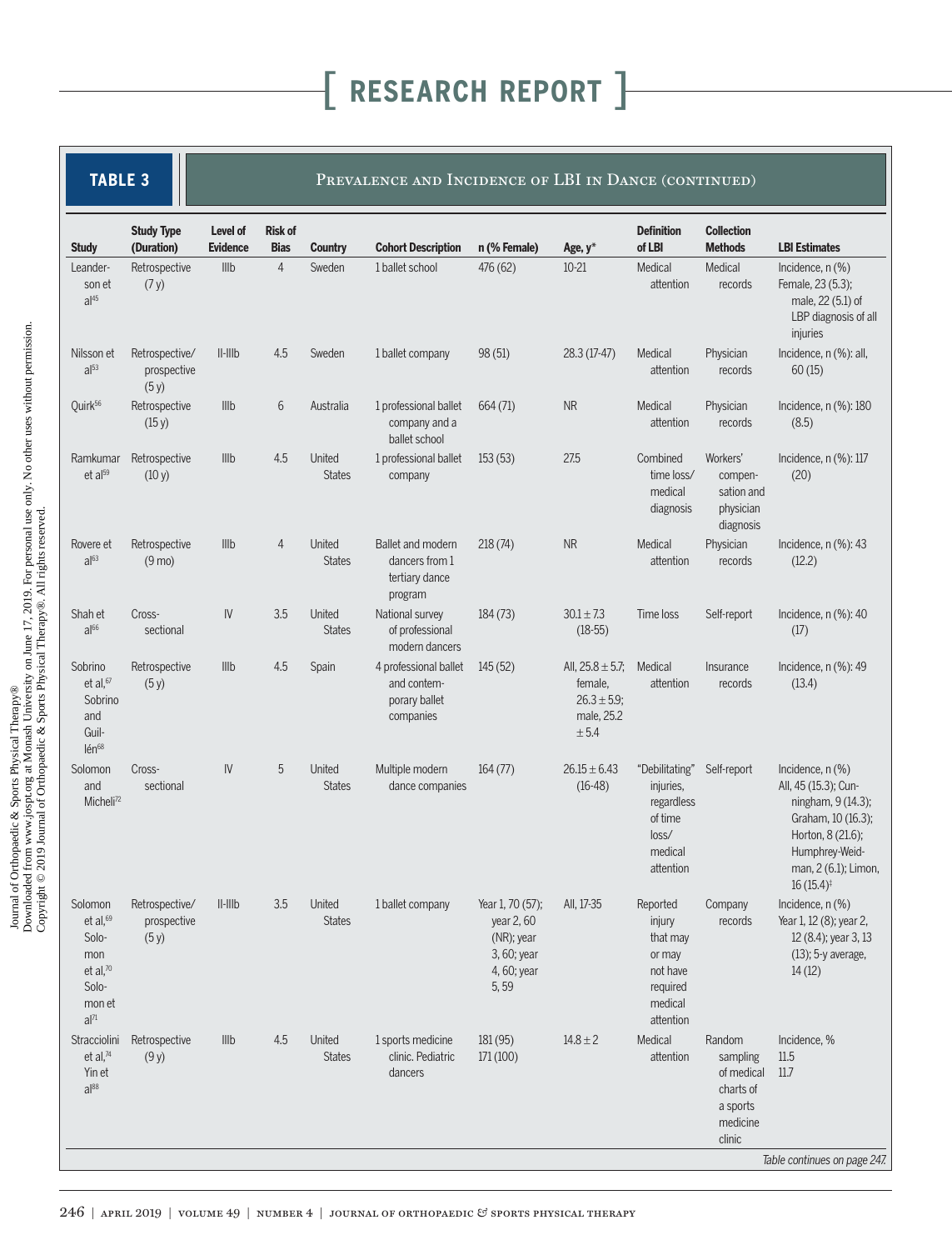**TABLE 3 PREVALENCE AND INCIDENCE OF LBI IN DANCE (CONTINUED)** 

| <b>Study</b>                  | <b>Study Type</b><br>(Duration)                                                                                                                                                                                                                                                                     | Level of<br><b>Evidence</b> | <b>Risk of</b><br><b>Bias</b> | <b>Country</b>                          | <b>Cohort Description</b>                                                     | n (% Female)                           | Age, y*                                                                                                                 | <b>Definition</b><br>of LBI                                         | <b>Collection</b><br><b>Methods</b> | <b>LBI Estimates</b>                                                             |
|-------------------------------|-----------------------------------------------------------------------------------------------------------------------------------------------------------------------------------------------------------------------------------------------------------------------------------------------------|-----------------------------|-------------------------------|-----------------------------------------|-------------------------------------------------------------------------------|----------------------------------------|-------------------------------------------------------------------------------------------------------------------------|---------------------------------------------------------------------|-------------------------------------|----------------------------------------------------------------------------------|
| Wanke et<br>$a^{85}$          | Retrospective<br>(17 y)                                                                                                                                                                                                                                                                             | Illb                        | 3.5                           | Germany                                 | 6 professional ballet<br>companies and<br>1 state ballet<br>school            | Occupational<br>accidents.<br>291(63)  | All, 30.1;<br>female,<br>29.5; male,<br>30.8                                                                            | Time-loss<br>injuries<br>attributed<br>to dance<br>floors           | Work accident<br>reports            | Incidence, %<br>Female, 4.2; male, 14.1                                          |
| Wanke et<br>$a^{84}$          | Cross-<br>sectional                                                                                                                                                                                                                                                                                 | IV                          | 5                             | Germany                                 | 1 musical theatre<br>school                                                   | 37(46)                                 | All, $21.3 \pm 2.2$ ;<br>female.<br>$21.1 \pm 2.2$ ;<br>male, 21.5<br>± 2.2                                             | Injuries,<br>regardless<br>of time<br>loss/<br>medical<br>attention | Self-report                         | Incidence, $n$ $(\%)$<br>All, 12 (13.2); acute,<br>3 (6.1); chronic, 9<br>(21.4) |
| Wanke et<br>$a^{82}$          | Retrospective<br>(17 y)                                                                                                                                                                                                                                                                             | IIIb                        | 3.5                           | Germany                                 | 3 ballet companies                                                            | Occupational<br>accidents.<br>745 (48) | All, $28.7 \pm 5.3$ ;<br>female,<br>$28.9 \pm 5.2$ ;<br>male, 28.5<br>± 5.4                                             | Time loss                                                           | Work accident<br>reports            | Incidence. %<br>All, 8.5; female, 9.8;<br>male, 17.3                             |
| Wanke et<br>a 83              | Retrospective<br>(2 y, 17 y)<br>apart)                                                                                                                                                                                                                                                              | III <sub>b</sub>            | 3.5                           | Germany                                 | 3 ballet companies                                                            | Occupational<br>accidents.<br>241(46)  | 1994/95:<br>all, 28.0;<br>female,<br>28.3; male,<br>27.7<br>$2011/12$ :<br>all, 29.5;<br>female,<br>29.5; male,<br>29.5 | Time loss                                                           | Work accident<br>reports            | Incidence. %<br>1994/95, 5.8; 2011/12,<br>20.3                                   |
| Washing-<br>ton <sup>86</sup> | Cross-<br>sectional                                                                                                                                                                                                                                                                                 | IV.                         | $7\overline{ }$               | United<br>States/<br>interna-<br>tional | International survey<br>of dancers as well<br>as medical and<br>support staff | <b>NR</b>                              | <b>NR</b>                                                                                                               | Injuries,<br>regardless<br>of time<br>loss/<br>medical<br>attention | Self-report                         | Incidence, n (%)<br>Individual reports, 52<br>(12); group reports,<br>81(6)      |
|                               | Abbreviations: LBI, low back injury; LBP, low back pain; NR, not reported.<br>*Values are mean (range), range, mean $\pm$ SD, or mean $\pm$ SD (range).<br>$†$ <i>Injury analysis for 50 dancers only.</i><br>*Some injuries were counted more than once if a dancer studied multiple dance styles. |                             |                               |                                         |                                                                               |                                        |                                                                                                                         |                                                                     |                                     |                                                                                  |

variables, including factors related to sex and maturation, anthropometry, cohort type, and LBP history.<sup>76,77</sup> Years dancing was not associated with LBP prevalence in 3 studies. $20,76,77$ 

Additional exploration of risk factors included a history of LBP and anthropometric data (eg, height, body mass). History was a significant predictor for activity-limiting LBP in 1 study (adjusted odds ratio = 3.98; 95% confidence interval: 1.44, 11.00).77 Higher prevalence of LBP history was observed in dancers with scoliosis, although statistical analysis was not performed.47 A body mass index lower than 18.5 was associated with higher risk of LBP in 1 study,<sup>20</sup> but no association between LBP and height, body mass, or body mass index was observed in 2 studies using multivariable analysis.76,77

### **DISCUSSION**

#### **Findings**

**T** he purpose of this systematic review was to synthesize the epidemiology of LBP and LBI in pre-

professional and professional dance populations. The median point (27%), yearly (73%), and lifetime (50%) prevalence of LBP observed in dancers were similar to or above rates that have been previously reported in the global population (18%, 48%, and 49%, respectively)36 and in a meta-analysis of sub-elite to elite participants in Olympic sports (24%, 55%, and 61%, respectively).79 These findings must be interpreted with substantial caution, as significant methodological heterogeneity was present among the included studies. Specifically,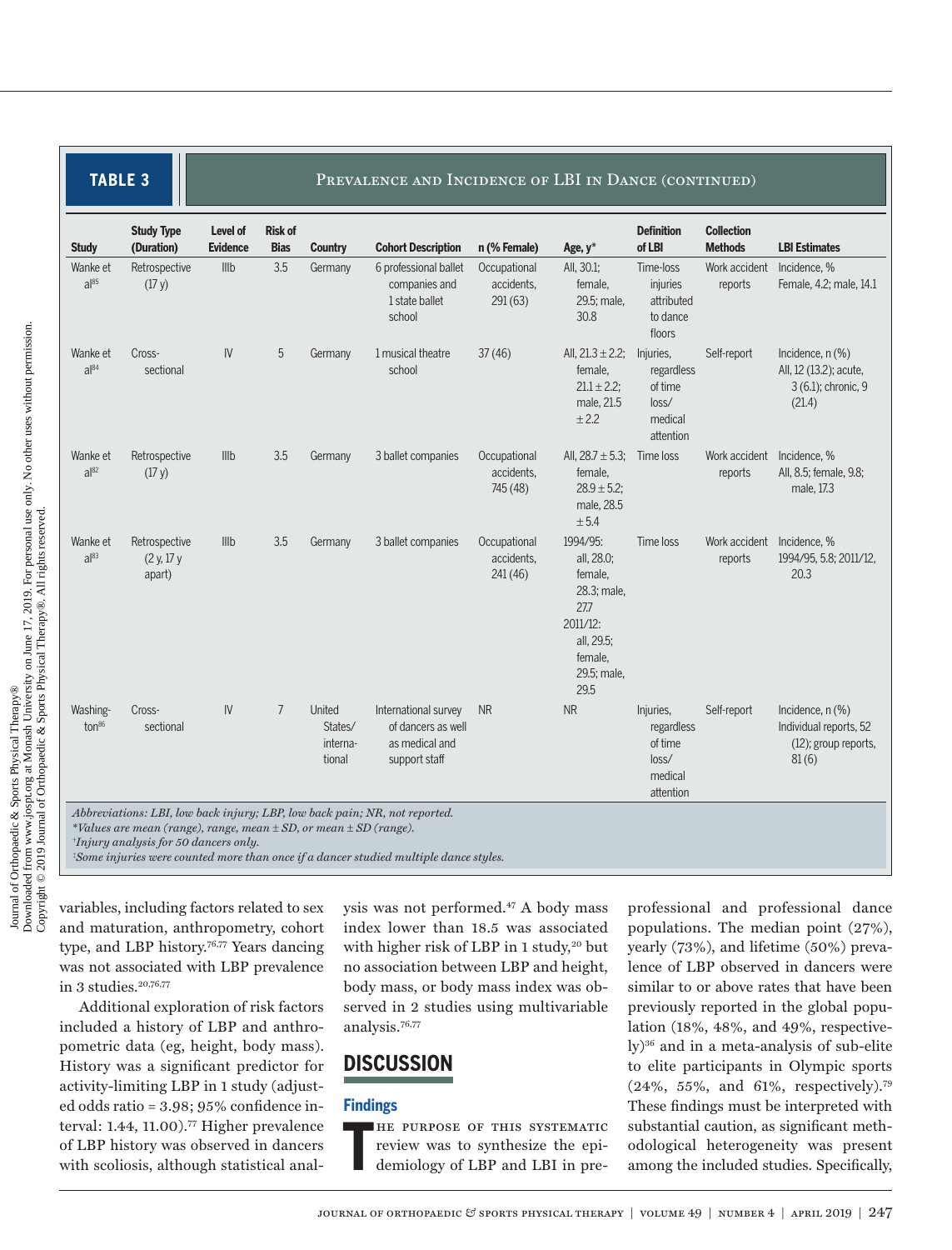there were inconsistencies in targeted populations, sex balance, study designs, time periods, anatomical definitions, and statistical reporting. A higher median yearly percentage than lifetime percentage highlights the difficulties in obtaining accurate estimates of LBP and emphasizes the importance of synthesizing results from a range of studies.

Comparison between studies that report LBP and those that report LBI is difficult. Studies of LBP used prevalence statistics more frequently compared to studies of LBI, which most often presented the frequency of LBI as a percentage of all injuries experienced by dancers. Nonetheless, studies included in the review indicated that approximately 73% of

### **TABLE 4 A**ssociation of Sex and Age With Low Back Pain and Low Back Injury in Dance

| <b>Risk Factor/Study</b>                                          | <b>Observation</b>                                                                                                                               | <b>Reported Significance</b>                                                                                                                                                                  | <b>Confounders Controlled for</b>                                                        |  |
|-------------------------------------------------------------------|--------------------------------------------------------------------------------------------------------------------------------------------------|-----------------------------------------------------------------------------------------------------------------------------------------------------------------------------------------------|------------------------------------------------------------------------------------------|--|
| Sex                                                               |                                                                                                                                                  |                                                                                                                                                                                               |                                                                                          |  |
| Allen et al <sup>4</sup>                                          | Male less than female (11.5% versus 15.1%;<br>0.55/1000 dance-hours versus 0.63/1000<br>dance-hours)                                             | Not reported                                                                                                                                                                                  | None                                                                                     |  |
| Baker et al?                                                      | Self-report: male greater than female (21.4%<br>versus 5.4%<br>Physical therapist records: male less than female<br>(9.1% versus 15.4%)          | Not reported                                                                                                                                                                                  | None                                                                                     |  |
| Caine et al <sup>12</sup>                                         | Male equal to female (4.7% versus 2.8%)                                                                                                          | Not reported                                                                                                                                                                                  | <b>None</b>                                                                              |  |
| Costa et al <sup>16</sup>                                         | Male greater than female (45.5% versus 6.5%)                                                                                                     | P < .01                                                                                                                                                                                       | None                                                                                     |  |
| Garrick and Requa <sup>30</sup>                                   | Male greater than female (10.6% versus 6.5%)                                                                                                     | Not reported                                                                                                                                                                                  | None                                                                                     |  |
| Grego Muniz de Araújo et al <sup>33</sup>                         | Male equal to female (39% versus 38%)                                                                                                            | Not reported                                                                                                                                                                                  | None                                                                                     |  |
| Ramel and Moritz <sup>57</sup>                                    | Male equal to female. Delineated values not<br>presented                                                                                         | "No significant difference in pain locations in<br>men versus women." P value not reported                                                                                                    | None                                                                                     |  |
| Seitsalo et al <sup>65</sup>                                      | Spondylolysis prevalence: male equal to female<br>(40% versus 26%)                                                                               | $P = .08$                                                                                                                                                                                     | None                                                                                     |  |
| Sobrino and Guillén, <sup>68</sup> Sobrino et al <sup>67</sup>    | Male equal to female (24% versus 25%)                                                                                                            | Not reported                                                                                                                                                                                  | None                                                                                     |  |
| Solomon et al, <sup>69</sup> Solomon et al <sup>70</sup>          | Male equal to female (9% versus 10%)                                                                                                             | Not reported                                                                                                                                                                                  | None                                                                                     |  |
| Swain et al <sup>76</sup>                                         | Point prevalence: male equal to female (16%)<br>versus 25%)<br>Lifetime prevalence: male equal to female (73%<br>versus 79%)                     | Point: AOR = 1.20; 95% CI: 0.19, 7.69; $P = .85$<br>Lifetime: AOR = 1.18; 95% CI: 0.26, 5.39; $P = .83$                                                                                       | Age, body mass, body mass index,<br>cohort type, years dancing<br>Age, height, body mass |  |
| Swain et al <sup>77</sup>                                         | Male equal to female (42% versus 54%)                                                                                                            | P > .25                                                                                                                                                                                       | None                                                                                     |  |
| Wanke et al <sup>82</sup>                                         | Male greater than female (17.3% versus 9.8%)                                                                                                     | "Significant gender (sic) specific differences were<br>observed in the spine region  particularly<br>with the more than twice affected lumbar<br>spine in male dancers." P value not reported | None                                                                                     |  |
| Wanke et al <sup>85</sup>                                         | Injuries to the lumbar spine that were attributed to<br>dance floors were more common in male danc-<br>ers (14.1%) than in female dancers (4.2%) | $P = 0.023$                                                                                                                                                                                   | None                                                                                     |  |
| Wanke et al <sup>84</sup>                                         | Male equal to female. Delineated values not<br>reported                                                                                          | "No statistically significant gender (sic) differ-<br>ences in the location of acute injuries were<br>found." P value not reported                                                            | None                                                                                     |  |
| Age                                                               |                                                                                                                                                  |                                                                                                                                                                                               |                                                                                          |  |
| Drężewska and Śliwiński <sup>20</sup>                             | Older greater than younger                                                                                                                       | P < .05                                                                                                                                                                                       | None                                                                                     |  |
| Garrick and Requa <sup>30</sup>                                   | Older greater than younger                                                                                                                       | Not reported                                                                                                                                                                                  | None                                                                                     |  |
| Swain et al <sup>76</sup>                                         | Age not significant                                                                                                                              | Point: AOR = $1.06$ ; 95% CI: 0.76, 1.48; $P = .71$<br>Lifetime: AOR = 1.11; 95% CI: 0.91, 1.40; $P = .31$                                                                                    | Sex, height, body mass, cohort type,<br>years dancing<br>Sex, height, body mass          |  |
| Swain et al <sup>77</sup>                                         | Age not significant                                                                                                                              | AOR = $0.99$ ; 95% CI: 0.76, 1.29; P = .93                                                                                                                                                    | Age started dancing, cohort type, low<br>back pain history                               |  |
| Wójcik and Siatkowski <sup>87</sup>                               | Older greater than younger                                                                                                                       | Not reported                                                                                                                                                                                  | None                                                                                     |  |
| Abbreviations: AOR, adjusted odds ratio; CI, confidence interval. |                                                                                                                                                  |                                                                                                                                                                                               |                                                                                          |  |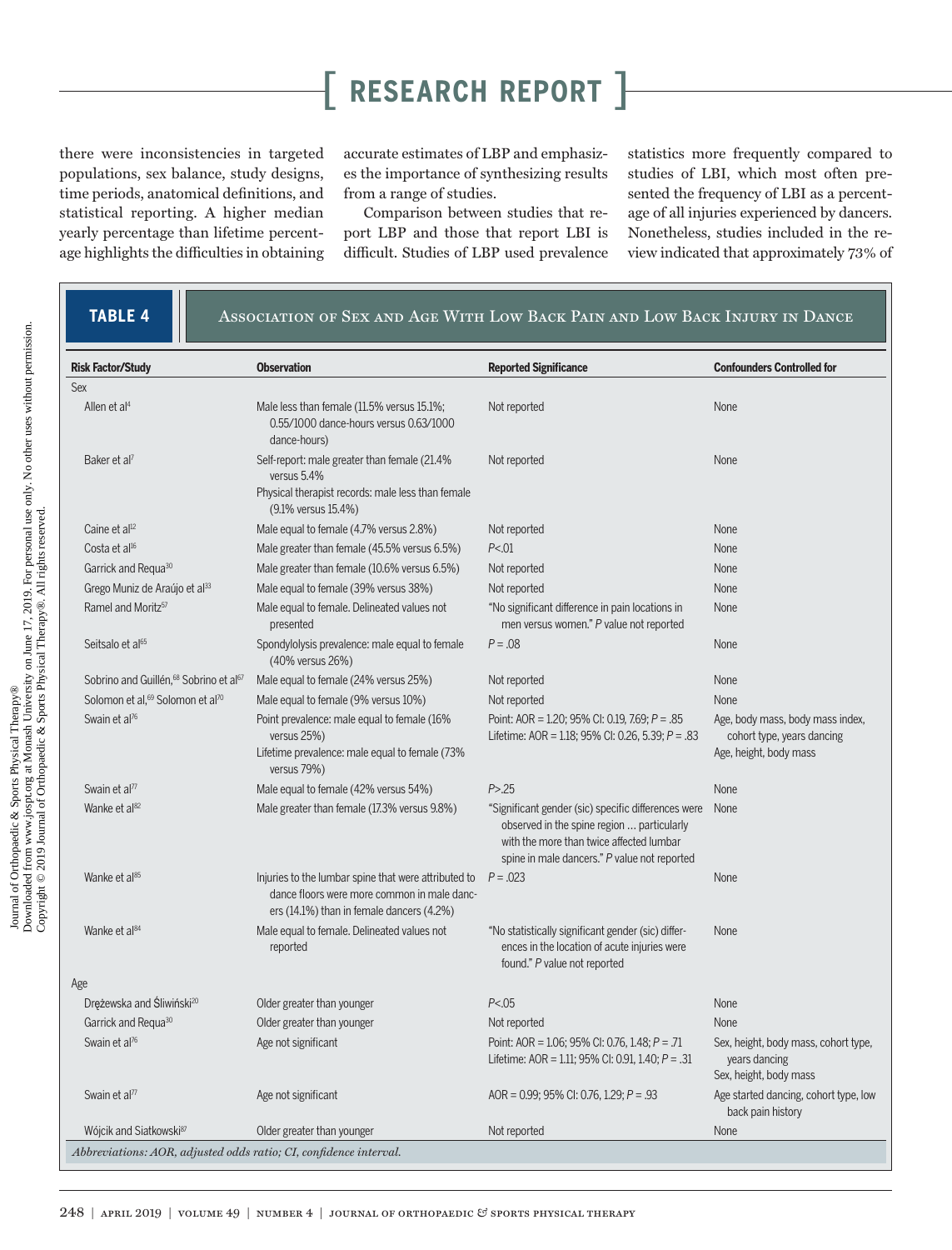dancers will experience at least 1 episode of LBP each year; however, the lower back will only be identified as the cause of time loss or medical attention for 11% of cases.

This disparity may be indicative of 2 realities. First, dancers experience many injuries at sites that do not include the lower back,<sup>42</sup> which in effect may lower the relative contribution of LBI to the total injury count. Second, the impact of an episode of LBP will often fall short of a timeloss or medical-attention threshold.<sup>77</sup> and many dancers may be able to maintain a high level of performance even in the presence of pain.38 In this respect, traditional definitions of injury are only capable of providing a partial overview of the problem. This finding is consistent with observations from general,<sup>24</sup> sporting,<sup>6</sup> and dance populations.<sup>41</sup> For example, based on a review of 7 population studies, the pooled prevalence of care seeking in persons with LBP was 58%,<sup>24</sup> which indicates that medical records are not suitable for determining the overall prevalence of a condition. Based on current evidence, it is unclear whether this behavior is more pronounced in dancers compared to general and sporting populations.

Consistent with previous reviews of pain and injury in dance,  $35,39,42$  significant heterogeneity of definitions among the studies included was observed. For example, for time-loss injuries, collection methods included self-report<sup>7,66</sup> as well as health professional registration,  $4,7,9,21,82,83,85$  and the minimum threshold for registration included activity modification or partial absence,7,9,11,12,66 complete absence for at least  $1 \, \text{day}, ^{4,21,59}$  or time-limiting incident without a threshold defined.<sup>82,83,85</sup> Furthermore, the interpretation of severity varied between studies that used a timeloss definition. For instance, Bowerman et al9 used 3 levels to classify injury severity in preprofessional ballet students: (1) modified class, (2) off class for up to 3 days, (3) off class for more than 3 days. In contrast, in professional ballet dancers, Allen et al<sup>4</sup> categorized injuries as transient (return within 7 days), mild

(return after 7 to 28 days), moderate (return within 29 to 84 days), and severe (return after 84 days).

A second aim of the review was to identify risk factors for LBP and LBI. Overall, few studies deliberately focused on risk factors, and, collectively, interpreting factors associated with LBP and LBI was limited by an absence of appropriate statistical analysis and magnitudebased statistics. One prospective cohort study indicated that a history of LBP was a significant predictor of future episodes of activity-limiting LBP.77 This is in accord with LBP literature, which has consistently described history as a primary contributor toward future LBP.<sup>2,23</sup> The implication is that LBP is rarely limited to a single episode.

The prevalence of LBP and percentage of all injuries located in the lower back appeared to increase with age and dance level.20,30,87 However, multivariable statistical analyses have not yet demonstrated a significant relationship between age, years of training, or dance level and LBP.76,77 As a relationship with age and dance level may provide important information about biological or workplace factors that contribute to LBP and LBI in a dance population, further investigation is required.

There was mixed information describing sex as a risk factor. Previously, it has been suggested that male dancers may be more vulnerable to LBP and LBI, due, in part, to the lifting demands required of men in ballet.3 While this still may be the case, both males and females from ballet and contemporary dance are exposed to a variety of physical factors beyond lifting that may increase risk of LBP and LBI. In addition to physical factors, biological and psychosocial factors contribute to the initiation, maintenance, and perception of pain,<sup>14</sup> and these factors are pertinent to both male and female dancers. Overall, the current evidence does not support that dancers are materially different, with respect to risk factors for LBP, from other athletic or broader general populations.

#### **Recommendations**

Definitions that are sensitive to the nature of LBP in dance are needed. This is not simple. Pain is a subjective experience that fluctuates within and between individuals.48,64 It need not be associated with identifiable tissue damage to be valid,<sup>10,34,51</sup> and, although the impact can be severe, many dancers who experience pain are able to maintain their ability to perform.38 Given this, the injury definition endorsed by the International Association for Dance Medicine and Science, which considers injury as an anatomic tissue-level impairment, as diagnosed by a health care practitioner, that results in full time loss from activity for 1 or more days beyond the day of onset,<sup>46</sup> may not be best suited for determining the prevalence of LBP. However, an initial intent of the measurement of the International Association for Dance Medicine and Science definition was to encourage the standardization of measurement of risk factors and injury reporting,<sup>46</sup> which the current review endorses. To achieve this in LBP epidemiology, Dionne et al<sup>18</sup> proposed a minimal definition ("In the past 4 weeks, have you had pain in your low back?") that should be combined with a minimum severity criterion. Where possible, a description or diagram of the lower back area should accompany this definition.18 In sports medicine, the Oslo Sports Trauma Research Center questionnaire has been identified as a sensitive and valid tool capable of documenting patterns of injury in athletic populations,15 and has also been proposed as a suitable tool for dance epidemiology.41

Because a key function of surveillance is to assess the effectiveness of an intervention,<sup>80</sup> outcomes specific to the site of pain and injury are needed. For the lower back, prevalence, which refers to the proportion of the population with the condition at a given time,  $60$  should be used.<sup>6</sup> Due, in part, to high childhood and adolescent prevalence of LBP,<sup>13</sup> as well as the recurrent nature of LBP and LBI,<sup>49,73</sup> the incidence of first-time episodes of LBP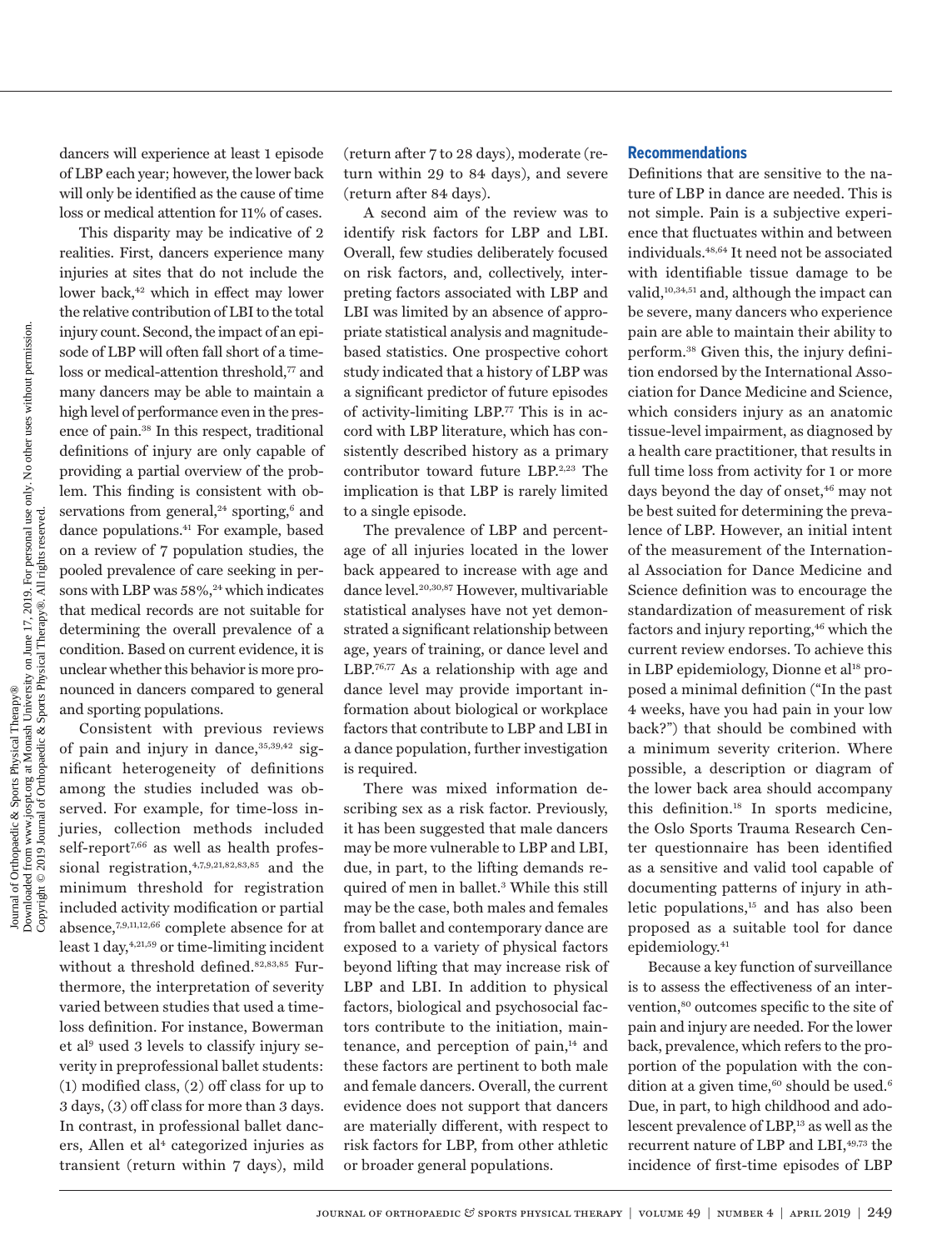is difficult to determine. Furthermore, the percentage of all injuries located in the lower back area may be influenced by the total number of other injuries in a cohort, as well as by multiple injuries in a single dancer at the same site, suggesting that this outcome may have less value for assessing outcomes of site-specific interventions.

Multisite studies, potentially with control groups, are needed. Single-site studies may be more sensitive to sitespecific effects (eg, repertoire, touring, injury reporting cultures, etc). In addition, as dance cohorts are composed of highly specialized populations, they are limited in numbers of potential participants. Multisite studies are more likely to recruit enough participants to facilitate multivariable analysis, allowing more valid conclusions. Furthermore, as LBP symptoms are prevalent in non–dance populations,13,36 the inclusion of control groups in future studies will allow researchers to determine the proportion of LBP symptoms observed that can be attributed to dance participation.

#### **Limitations**

To limit the focus and clarity of the present review, studies that reported results that were not specific to the lower back or lumbar spine and studies that used general language to describe the site of injury were not included. As such, some studies investigating back pain or injury in dancers were not eligible for inclusion.50 Furthermore, inclusion criteria were limited to peer review. Although this is a strength of the study, several national reports were subsequently excluded (eg, Safe Dance reports I-IV).<sup>17,31,32,81</sup> It is also possible that relevant studies were not included due to the search terminology employed.

No minimum sample size was set as an inclusion criterion in this study. This was due to the aim of the study, which was to synthesize all available evidence for LBP and LBI in dance, and the fact that many medium-sized dance companies consist of few permanently employed dancers. However, the utility of determining prevalence from studies with small samples should be considered when interpreting findings from specific studies. Finally, due to the range of definitions used, a meta-analysis of reported data was not possible.

### **CONCLUSION**

**L** ow back pain and injury are common in dance and reflect levels reported in other athletic populations. Available evidence is unable to determine whether the experience of LBP in dance is distinct from that of nondancers, or which LBP risk factors, if any, are of increased importance in a dance population. Multisite prospective cohort studies that employ definitions suitable to capture LBP and LBI, with outcomes clearly reported, would enable improved comparison with non–dance populations. Such studies would also facilitate improved identification of risk factors to better identify dancers who may need injury prevention or pain management strategies, inform dance-appropriate clinical management, and allow for monitoring of low back–specific interventions within dance.  $\odot$ 

#### **KEY POINTS**

**FINDINGS:** Dancers are at least as vulnerable to low back pain and injury as other athletic populations.

**IMPLICATIONS:** Strategies are needed to improve prevention and management of low back pain and injury in dance. **CAUTION:** Traditional definitions of injury underrepresent the problem, as they only partially capture the impact of low back pain.

### **REFERENCES**

- **1.** Adams MA, Dolan P. Spine biomechanics. *J Biomech*. 2005;38:1972-1983. [https://doi.](https://doi.org/10.1016/j.jbiomech.2005.03.028) [org/10.1016/j.jbiomech.2005.03.028](https://doi.org/10.1016/j.jbiomech.2005.03.028)
- **2.** Adams MA, Mannion AF, Dolan P. Personal risk factors for first-time low back pain. *Spine (Phila Pa 1976)*. 1999;24:2497-2505.
- **3.** Alderson J, Hopper L, Elliott B, Ackland T. Risk factors for lower back injury in male dancers performing ballet lifts. *J Dance Med Sci*. 2009;13:83-89.
- **4.** Allen N, Nevill A, Brooks J, Koutedakis Y, Wyon M. Ballet injuries: injury incidence and severity over 1 year. *J Orthop Sports Phys Ther*. 2012;42:781- 790.<https://doi.org/10.2519/jospt.2012.3893>
- **5.** Australian Bureau of Statistics. Children's Participation in Cultural and Leisure Activities, Australia. Canberra, Australia: Australian Bureau of Statistics; 2012.
- **6.** Bahr R. No injuries, but plenty of pain? On the methodology for recording overuse symptoms in sports. *Br J Sports Med*. 2009;43:966-972. <https://doi.org/10.1136/bjsm.2009.066936>
- **7.** Baker J, Scott D, Watkins K, Keegan-Turcotte S, Wyon M. Self-reported and reported injury patterns in contemporary dance students. *Med Probl Perform Art*. 2010;25:10-15.
- **8.** Berlet GC, Kiebzak GM, Dandar A, et al. Prospective analysis of body composition and SF36 profiles in professional dancers over a 7-month season: is there a correlation to injury? *J Dance Med Sci*. 2002;6:54-61.
- **9.** Bowerman E, Whatman C, Harris N, Bradshaw E, Karin J. Are maturation, growth and lower extremity alignment associated with overuse injury in elite adolescent ballet dancers? *Phys Ther Sport*. 2014;15:234-241. [https://doi.](https://doi.org/10.1016/j.ptsp.2013.12.014) [org/10.1016/j.ptsp.2013.12.014](https://doi.org/10.1016/j.ptsp.2013.12.014)
- **10.** Brinjikji W, Luetmer PH, Comstock B, et al. Systematic literature review of imaging features of spinal degeneration in asymptomatic populations. *AJNR Am J Neuroradiol*. 2015;36:811-816. <https://doi.org/10.3174/ajnr.A4173>
- **11.** Byhring S, Bø K. Musculoskeletal injuries in the Norwegian National Ballet: a prospective cohort study. *Scand J Med Sci Sports*. 2002;12:365-370. [https://doi.](https://doi.org/10.1034/j.1600-0838.2002.01262.x) [org/10.1034/j.1600-0838.2002.01262.x](https://doi.org/10.1034/j.1600-0838.2002.01262.x)
- **12.** Caine D, Bergeron G, Goodwin BJ, et al. A survey of injuries affecting pre-professional ballet dancers. *J Dance Med Sci*. 2016;20:115-126. <https://doi.org/10.12678/1089-313X.20.3.115>
- **13.** Calvo-Muñoz I, Gómez-Conesa A, Sánchez-Meca J. Prevalence of low back pain in children and adolescents: a meta-analysis. *BMC Pediatr*. 2013;13:14. [https://doi.](https://doi.org/10.1186/1471-2431-13-14) [org/10.1186/1471-2431-13-14](https://doi.org/10.1186/1471-2431-13-14)
- **14.** Chimenti RL, Frey-Law LA, Sluka KA. A mechanism-based approach to physical therapist management of pain. *Phys Ther*. 2018;98:302-314. [https://doi.org/10.1093/ptj/](https://doi.org/10.1093/ptj/pzy030) [pzy030](https://doi.org/10.1093/ptj/pzy030)
- **15.** Clarsen B, Rønsen O, Myklebust G, Flørenes TW, Bahr R. The Oslo Sports Trauma Research Center questionnaire on health problems: a new approach to prospective monitoring of illness and injury in elite athletes. *Br J Sports Med*. 2014;48:754-760. [https://doi.org/10.1136/](https://doi.org/10.1136/bjsports-2012-092087) [bjsports-2012-092087](https://doi.org/10.1136/bjsports-2012-092087)
- **16.** Costa MS, Ferreira AS, Orsini M, Silva EB, Felicio LR. Characteristics and prevalence of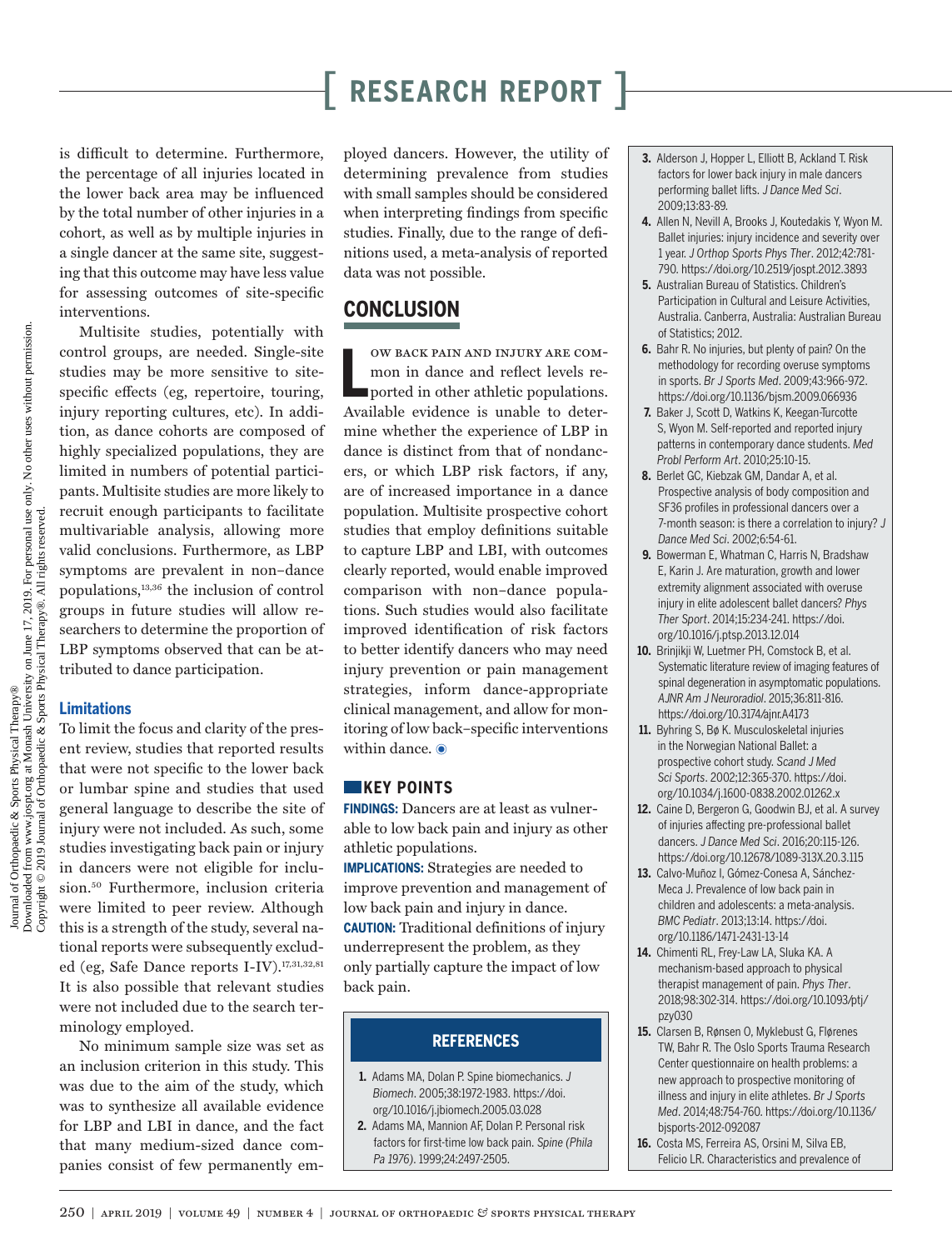musculoskeletal injury in professional and non-professional ballet dancers. *Braz J Phys Ther*. 2016;20:166-175. [https://doi.org/10.1590/](https://doi.org/10.1590/bjpt-rbf.2014.0142) [bjpt-rbf.2014.0142](https://doi.org/10.1590/bjpt-rbf.2014.0142)

- **17.** Crookshanks D. Safe Dance III: A Report on the Occurrence of Injury in the Australian Professional Dance Population. Braddon, Australia: Australian Dance Council; 1999.
- **18.** Dionne CE, Dunn KM, Croft PR, et al. A consensus approach toward the standardization of back pain definitions for use in prevalence studies. *Spine (Phila Pa 1976)*. 2008;33:95-103. <https://doi.org/10.1097/BRS.0b013e31815e7f94>
- **19.** DiPasquale S, Becker N, Green S, Sauers K. Selfreported injury and management in a liberal arts college dance department. *Med Probl Perform Art*. 2015;30:224-230. [https://doi.org/10.21091/](https://doi.org/10.21091/mppa.2015.4041) [mppa.2015.4041](https://doi.org/10.21091/mppa.2015.4041)
- **20.** Drężewska M, Śliwiński Z. Lumbosacral pain in ballet school students. Pilot study. *Ortop Traumatol Rehabil*. 2013;15:149-158.
- **21.** Ekegren CL, Quested R, Brodrick A. Injuries in pre-professional ballet dancers: incidence, characteristics and consequences. *J Sci Med Sport*. 2014;17:271-275. [https://doi.org/10.1016/j.](https://doi.org/10.1016/j.jsams.2013.07.013) [jsams.2013.07.013](https://doi.org/10.1016/j.jsams.2013.07.013)
- **22.** Evans RW, Evans RI, Carvajal S. Survey of injuries among West End performers. *Occup Environ Med*. 1998;55:585-593. [https://doi.org/10.1136/](https://doi.org/10.1136/oem.55.9.585) [oem.55.9.585](https://doi.org/10.1136/oem.55.9.585)
- **23.** Ferguson SA, Marras WS. A literature review of low back disorder surveillance measures and risk factors. *Clin Biomech (Bristol, Avon)*. 1997;12:211-226. [https://doi.org/10.1016/](https://doi.org/10.1016/S0268-0033(96)00073-3) [S0268-0033\(96\)00073-3](https://doi.org/10.1016/S0268-0033(96)00073-3)
- **24.** Ferreira ML, Machado G, Latimer J, Maher C, Ferreira PH, Smeets RJ. Factors defining careseeking in low back pain – a meta-analysis of population based surveys. *Eur J Pain*. 2010;14:747.e1-747.e7. [https://doi.org/10.1016/j.](https://doi.org/10.1016/j.ejpain.2009.11.005) [ejpain.2009.11.005](https://doi.org/10.1016/j.ejpain.2009.11.005)
- **25.** Fulton J, Burgi C, Canizares RC, Sheets C, Butler RJ. Injuries presenting to a walk-in clinic at a summer dance intensive program: a three-year retrospective data analysis. *J Dance Med Sci*. 2014;18:131-135. [https://doi.](https://doi.org/10.12678/1089-313X.18.3.131) [org/10.12678/1089-313X.18.3.131](https://doi.org/10.12678/1089-313X.18.3.131)
- **26.** Gamboa JM, Roberts LA, Maring J, Fergus A. Injury patterns in elite preprofessional ballet dancers and the utility of screening programs to identify risk characteristics. *J Orthop Sports Phys Ther*. 2008;38:126-136. [https://doi.](https://doi.org/10.2519/jospt.2008.2390) [org/10.2519/jospt.2008.2390](https://doi.org/10.2519/jospt.2008.2390)
- **27.** Garrick JG. Ballet injuries. *Med Probl Perform Art*. 1986;1:123-127.
- **28.** Garrick JG. Early identification of musculoskeletal complaints and injuries among female ballet students. *J Dance Med Sci*. 1999;3:80-83.
- **29.** Garrick JG, Requa RK. An analysis of epidemiology and financial outcome. *Am J Sports Med*. 1993;21:586-590. [https://doi.](https://doi.org/10.1177/036354659302100417) [org/10.1177/036354659302100417](https://doi.org/10.1177/036354659302100417)
- **30.** Garrick JG, Requa RK. The relationship between

age and sex and ballet injuries. *Med Probl Perform Art*. 1997;12:79-82.

- **31.** Geeves T. Safe Dance II: National Injury and Lifestyle Survey of Australian Adolescents in Preprofessional Dance Training. Braddon, Australia: Australian Dance Council; 1997.
- **32.** Geeves T. Safe Dance: A Report on Dance Injury Prevention and Management in Australia. Braddon, Australia: Australian Dance Council; 1990.
- **33.** Grego Muniz de Araújo L, Luiz Monteiro H, Marcelo Pastre C. Musculoskeletal disorders (MSDs) in dancers and former dancers participating in the largest dance festival in the world. *Sci Sports*. 2013;28:146-154. [https://doi.](https://doi.org/10.1016/j.scispo.2012.04.011) [org/10.1016/j.scispo.2012.04.011](https://doi.org/10.1016/j.scispo.2012.04.011)
- **34.** Hancock MJ, Maher CG, Latimer J, et al. Systematic review of tests to identify the disc, SIJ or facet joint as the source of low back pain. *Eur Spine J*. 2007;16:1539-1550. [https://doi.](https://doi.org/10.1007/s00586-007-0391-1) [org/10.1007/s00586-007-0391-1](https://doi.org/10.1007/s00586-007-0391-1)
- **35.** Hincapié CA, Morton EJ, Cassidy JD. Musculoskeletal injuries and pain in dancers: a systematic review. *Arch Phys Med Rehabil*. 2008;89:1819-1829. [https://doi.org/10.1016/j.](https://doi.org/10.1016/j.apmr.2008.02.020) [apmr.2008.02.020](https://doi.org/10.1016/j.apmr.2008.02.020)
- **36.** Hoy D, Bain C, Williams G, et al. A systematic review of the global prevalence of low back pain. *Arthritis Rheum*. 2012;64:2028-2037. [https://doi.](https://doi.org/10.1002/art.34347) [org/10.1002/art.34347](https://doi.org/10.1002/art.34347)
- **37.** Hoy D, Brooks P, Woolf A, et al. Assessing risk of bias in prevalence studies: modification of an existing tool and evidence of interrater agreement. *J Clin Epidemiol*. 2012;65:934-939. <https://doi.org/10.1016/j.jclinepi.2011.11.014>
- **38.** Jacobs CL, Cassidy JD, Côté P, et al. Musculoskeletal injury in professional dancers: prevalence and associated factors: an international cross-sectional study. *Clin J Sport Med*. 2017;27:153-160. [https://doi.org/10.1097/](https://doi.org/10.1097/JSM.0000000000000314) [JSM.0000000000000314](https://doi.org/10.1097/JSM.0000000000000314)
- **39.** Jacobs CL, Hincapié CA, Cassidy JD. Musculoskeletal injuries and pain in dancers: a systematic review update. *J Dance Med Sci*. 2012;16:74-84.
- **40.** Kadel NJ, Teitz CC, Kronmal RA. Stress fractures in ballet dancers. *Am J Sports Med*. 1992;20:445-449. [https://doi.](https://doi.org/10.1177/036354659202000414) [org/10.1177/036354659202000414](https://doi.org/10.1177/036354659202000414)
- **41.** Kenny SJ, Palacios-Derflingher L, Whittaker JL, Emery CA. The influence of injury definition on injury burden in preprofessional ballet and contemporary dancers. *J Orthop Sports Phys Ther*. 2018;48:185-193. [https://doi.org/10.2519/](https://doi.org/10.2519/jospt.2018.7542) [jospt.2018.7542](https://doi.org/10.2519/jospt.2018.7542)
- **42.** Kenny SJ, Whittaker JL, Emery CA. Risk factors for musculoskeletal injury in preprofessional dancers: a systematic review. *Br J Sports Med*. 2016;50:997-1003. [https://doi.org/10.1136/](https://doi.org/10.1136/bjsports-2015-095121) [bjsports-2015-095121](https://doi.org/10.1136/bjsports-2015-095121)
- **43.** Klemp P, Learmonth ID. Hypermobility and injuries in a professional ballet company. *Br J Sports Med*. 1984;18:143-148. [https://doi.](https://doi.org/10.1136/bjsm.18.3.143) [org/10.1136/bjsm.18.3.143](https://doi.org/10.1136/bjsm.18.3.143)
- **44.** Krasnow D, Mainwaring L, Kerr G. Injury, stress,

and perfectionism in young dancers and gymnasts. *J Dance Med Sci*. 1999;3:51-58.

- **45.** Leanderson C, Leanderson J, Wykman A, Strender LE, Johansson SE, Sundquist K. Musculoskeletal injuries in young ballet dancers. *Knee Surg Sports Traumatol Arthrosc*. 2011;19:1531-1535. [https://doi.org/10.1007/](https://doi.org/10.1007/s00167-011-1445-9) [s00167-011-1445-9](https://doi.org/10.1007/s00167-011-1445-9)
- **46.** Liederbach M, Hagins M, Gamboa JM, Welsh TM. Assessing and reporting dancer capacities, risk factors, and injuries: recommendations from the IADMS Standard Measures Consensus Initiative. *J Dance Med Sci*. 2012;16:139-153.
- **47.** Liederbach M, Spivak J, Rose DJ. Scoliosis in dancers: a method of assessment in quickscreen settings. *J Dance Med Sci*. 1997;1:107-112.
- **48.** Maher C, Underwood M, Buchbinder R. Nonspecific low back pain. *Lancet*. 2017;389:736-747. [https://doi.org/10.1016/S0140-6736\(16\)30970-9](https://doi.org/10.1016/S0140-6736(16)30970-9)
- **49.** Maul I, Läubli T, Klipstein A, Krueger H. Course of low back pain among nurses: a longitudinal study across eight years. *Occup Environ Med*. 2003;60:497-503. [https://doi.org/10.1136/](https://doi.org/10.1136/oem.60.7.497) [oem.60.7.497](https://doi.org/10.1136/oem.60.7.497)
- **50.** McMeeken J, Tully E, Stillman B, Nattrass C, Bygott IL, Story I. The experience of back pain in young Australians. *Man Ther*. 2001;6:213-220. <https://doi.org/10.1054/math.2001.0410>
- **51.** Merskey H, Bogduk N. *Classification of Chronic Pain: Descriptions of Chronic Pain Syndromes and Definitions of Pain Terms*. 2nd ed. Seattle, WA: IASP Press: 1994.
- **52.** Moher D, Liberati A, Tetzlaff J, Altman DG, The PRISMA Group. Preferred reporting items for systematic reviews and metaanalyses: the PRISMA statement. *PLoS Med*. 2009;6:e1000097. [https://doi.org/10.1371/](https://doi.org/10.1371/journal.pmed.1000097) [journal.pmed.1000097](https://doi.org/10.1371/journal.pmed.1000097)
- **53.** Nilsson C, Leanderson J, Wykman A, Strender LE. The injury panorama in a Swedish professional ballet company. *Knee Surg Sports Traumatol Arthrosc*. 2001;9:242-246. [https://doi.](https://doi.org/10.1007/s001670100195) [org/10.1007/s001670100195](https://doi.org/10.1007/s001670100195)
- **54.** Nunes NM, Haddad JJ, Bartlett DJ, Obright KD. Musculoskeletal injuries among young, recreational, female dancers before and after dancing in pointe shoes. *Pediatr Phys Ther*. 2002;14:100-106.
- **55.** O'Neill JR, Pate RR, Liese AD. Descriptive epidemiology of dance participation in adolescents. *Res Q Exerc Sport*. 2011;82:373-380. <https://doi.org/10.1080/02701367.2011.10599769>
- **56.** Quirk R. Ballet injuries: the Australian experience. *Clin Sports Med*. 1983;2:507-514.
- **57.** Ramel E, Moritz U. Self-reported musculoskeletal pain and discomfort in professional ballet dancers in Sweden. *Scand J Rehabil Med*. 1994;26:11-16.
- **58.** Ramel EM, Moritz U, Jarnlo GB. Recurrent musculoskeletal pain in professional ballet dancers in Sweden: a six-year follow-up. *J Dance Med Sci*. 1999;3:93-100.
- **59.** Ramkumar PN, Farber J, Arnouk J, Varner KE, McCulloch PC. Injuries in a professional ballet dance company: a 10-year retrospective study.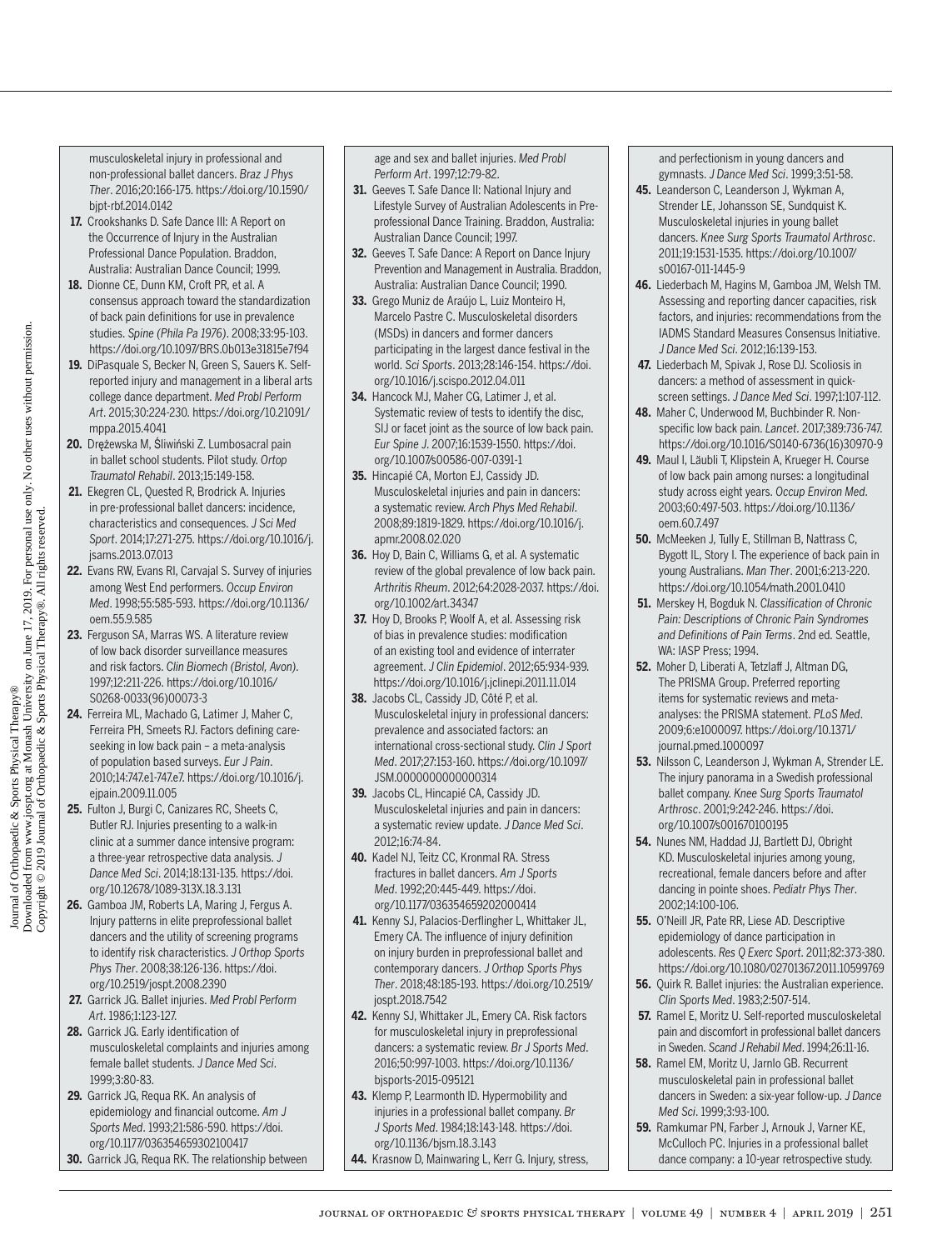*J Dance Med Sci*. 2016;20:30-37. [https://doi.](https://doi.org/10.12678/1089-313X.20.1.30) [org/10.12678/1089-313X.20.1.30](https://doi.org/10.12678/1089-313X.20.1.30)

- **60.** Rothman KJ, Greenland S, Lash TL. *Modern Epidemiology*. 3rd ed. Philadelphia, PA: Wolters Kluwer/Lippincott Williams & Wilkins; 2008.
- **61.** Roussel N, De Kooning M, Schutt A, et al. Motor control and low back pain in dancers. *Int J Sports Med*. 2013;34:138-143. [https://doi.](https://doi.org/10.1055/s-0032-1321722) [org/10.1055/s-0032-1321722](https://doi.org/10.1055/s-0032-1321722)
- **62.** Roussel NA, Nijs J, Mottram S, Van Moorsel A, Truijen S, Stassijns G. Altered lumbopelvic movement control but not generalized joint hypermobility is associated with increased injury in dancers. A prospective study. *Man Ther*. 2009;14:630-635. [https://doi.org/10.1016/j.](https://doi.org/10.1016/j.math.2008.12.004) [math.2008.12.004](https://doi.org/10.1016/j.math.2008.12.004)
- **63.** Rovere GD, Webb LX, Gristina AG, Vogel JM. Musculoskeletal injuries in theatrical dance students. *Am J Sports Med*. 1983;11:195-198. <https://doi.org/10.1177/036354658301100402>
- **64.** Schneider S, Junghaenel DU, Keefe FJ, Schwartz JE, Stone AA, Broderick JE. Individual differences in the day-to-day variability of pain, fatigue, and well-being in patients with rheumatic disease: associations with psychological variables. *Pain*. 2012;153:813-822. [https://doi.org/10.1016/j.](https://doi.org/10.1016/j.pain.2012.01.001) [pain.2012.01.001](https://doi.org/10.1016/j.pain.2012.01.001)
- **65.** Seitsalo S, Antila H, Karrinaho T, et al. Spondylolysis in ballet dancers. *J Dance Med Sci*. 1997;1:51-54.
- **66.** Shah S, Weiss DS, Burchette RJ. Injuries in professional modern dancers: incidence, risk factors, and management. *J Dance Med Sci*. 2012;16:17-25.
- **67.** Sobrino FJ, de la Cuadra C, Guillén P. Overuse injuries in professional ballet: injury-based differences among ballet disciplines. *Orthop J Sports Med*. 2015;3:2325967115590114. [https://](https://doi.org/10.1177/2325967115590114) [doi.org/10.1177/2325967115590114](https://doi.org/10.1177/2325967115590114)
- **68.** Sobrino FJ, Guillén P. Overuse injuries in professional ballet: influence of age and years of professional practice. *Orthop J Sports Med*. 2017;5:2325967117712704. [https://doi.](https://doi.org/10.1177/2325967117712704) [org/10.1177/2325967117712704](https://doi.org/10.1177/2325967117712704)
- **69.** Solomon R, Micheli LJ, Solomon J, Kelly T. The "cost" of injuries in a professional ballet company: anatomy of a season. *Med Probl*

#### *Perform Art*. 1995;10:3-10.

- **70.** Solomon R, Micheli LJ, Solomon J, Kelly T. The "cost" of injuries in a professional ballet company: a three year perspective. *Med Probl Perform Art*. 1996;11:67-74.
- **71.** Solomon R, Solomon J, MIcheli LJ, McGray E, Jr. The "cost" of injuries in a professional ballet company: a five-year study. *Med Probl Perform Art*. 1999;14:164-170.
- **72.** Solomon RL, Micheli LJ. Technique as a consideration in modern dance injuries. *Phys Sportsmed*. 1986;14:83-90. [https://doi.org/10.10](https://doi.org/10.1080/00913847.1986.11709150) [80/00913847.1986.11709150](https://doi.org/10.1080/00913847.1986.11709150)
- **73.** Stanton TR, Henschke N, Maher CG, Refshauge KM, Latimer J, McAuley JH. After an episode of acute low back pain, recurrence is unpredictable and not as common as previously thought. *Spine (Phila Pa 1976)*. 2008;33:2923-2928. [https://doi.](https://doi.org/10.1097/BRS.0b013e31818a3167) [org/10.1097/BRS.0b013e31818a3167](https://doi.org/10.1097/BRS.0b013e31818a3167)
- **74.** Stracciolini A, Yin AX, Sugimoto D. Etiology and body area of injuries in young female dancers presenting to sports medicine clinic: a comparison by age group. *Phys Sportsmed*. 2015;43:342-347. [https://doi.org/10.1080/00913](https://doi.org/10.1080/00913847.2015.1076326) [847.2015.1076326](https://doi.org/10.1080/00913847.2015.1076326)
- **75.** Swain CT, Ekegren CL. Upholding standards of reporting in the synthesis of dance epidemiology literature: letter to the editor re: prevalence and profile of musculoskeletal injuries in ballet dancers: a systematic review and meta-analysis [letter]. *Phys Ther Sport*. 2016;22:129-130. <https://doi.org/10.1016/j.ptsp.2016.08.001>
- **76.** Swain CTV, Bradshaw EJ, Whyte DG, Ekegren CL. Life history and point prevalence of low back pain in pre-professional and professional dancers. *Phys Ther Sport*. 2017;25:34-38. [https://doi.](https://doi.org/10.1016/j.ptsp.2017.01.005) [org/10.1016/j.ptsp.2017.01.005](https://doi.org/10.1016/j.ptsp.2017.01.005)
- **77.** Swain CTV, Bradshaw EJ, Whyte DG, Ekegren CL. The prevalence and impact of low back pain in pre-professional and professional dancers: a prospective study. *Phys Ther Sport*. 2018;30:8- 13. <https://doi.org/10.1016/j.ptsp.2017.10.006>
- **78.** Thomas H, Tarr J. Dancers' perceptions of pain and injury: positive and negative effects. *J Dance Med Sci*. 2009;13:51-59.
- **79.** Trompeter K, Fett D, Platen P. Prevalence of back pain in sports: a systematic review of the

literature. *Sports Med*. 2017;47:1183-1207. [https://](https://doi.org/10.1007/s40279-016-0645-3) [doi.org/10.1007/s40279-016-0645-3](https://doi.org/10.1007/s40279-016-0645-3)

- **80.** van Mechelen W, Hlobil H, Kemper HC. Incidence, severity, aetiology and prevention of sports injuries. A review of concepts. *Sports Med*. 1992;14:82-99. [https://doi.](https://doi.org/10.2165/00007256-199214020-00002) [org/10.2165/00007256-199214020-00002](https://doi.org/10.2165/00007256-199214020-00002)
- 81. Vassallo AJ. Safe Dance IV: Investigating Injuries in Australia's Professional Dancers. Braddon, Australia: Australian Dance Council; 2017.
- **82.** Wanke EM, Arendt M, Mill H, Groneberg DA. Occupational accidents in professional dance with focus on gender differences. *J Occup Med Toxicol*. 2013;8:35. [https://doi.](https://doi.org/10.1186/1745-6673-8-35) [org/10.1186/1745-6673-8-35](https://doi.org/10.1186/1745-6673-8-35)
- **83.** Wanke EM, Koch F, Leslie-Spinks J, Groneberg DA. Traumatic injuries in professional dance--past and present: ballet injuries in Berlin, 1994/95 and 2011/12. *Med Probl Perform Art*. 2014;29:168- 173.<https://doi.org/10.21091/mppa.2014.3034>
- **84.** Wanke EM, Kunath EK, Koch F, et al. Survey of health problems in musical theater students: a pilot study. *Med Probl Perform Art*. 2012;27:205-211.
- **85.** Wanke EM, Mill H, Wanke A, Davenport J, Koch F, Groneberg DA. Dance floors as injury risk: analysis and evaluation of acute injuries caused by dance floors in professional dance with regard to preventative aspects. *Med Probl Perform Art*. 2012;27:137-142.
- **86.** Washington EL. Musculoskeletal injuries in theatrical dancers: site, frequency, and severity. *Am J Sports Med*. 1978;6:75-98. [https://doi.](https://doi.org/10.1177/036354657800600207) [org/10.1177/036354657800600207](https://doi.org/10.1177/036354657800600207)
- **87.** Wójcik M, Siatkowski I. Assessment of spine pain presence in children and young persons studying in ballet schools. *J Phys Ther Sci*. 2015;27:1103- 1106.<https://doi.org/10.1589/jpts.27.1103>
- **88.** Yin AX, Sugimoto D, Martin DJ, Stracciolini A. Pediatric dance injuries: a cross-sectional epidemiological study. *PM R*. 2016;8:348-355.



## **MORE INFORMATION** @ [WWW.JOSPT.ORG](http://www.jospt.org)

### **VIEW Videos on** *JOSPT***'s Website**

**Videos posted with select articles** on the *Journal*'s website (**www.jospt.org**) show how conditions are diagnosed and interventions performed. To view the associated videos for an article, click on **Supplementary Material** and scroll down to stream the videos online or download them to your computer or device.